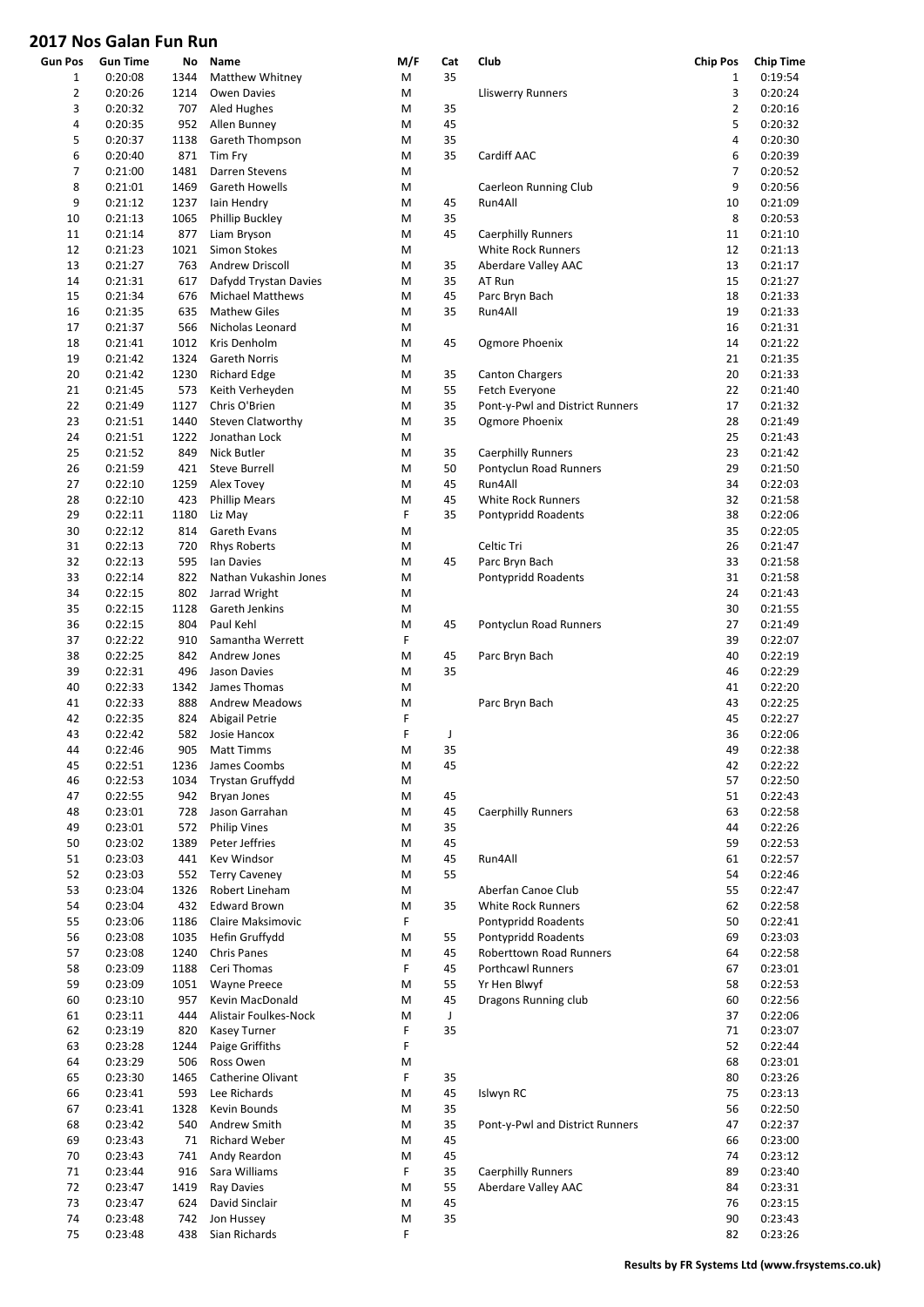| <b>Gun Pos</b> | <b>Gun Time</b> | No   | Name                                    | M/F | Cat | Club                            | <b>Chip Pos</b> | <b>Chip Time</b> |
|----------------|-----------------|------|-----------------------------------------|-----|-----|---------------------------------|-----------------|------------------|
| 76             | 0:23:49         | 476  | Bleddyn Webster                         | M   | J   |                                 | 92              | 0:23:45          |
| 77             | 0:23:49         | 427  | Cerys Swift                             | F   | J   | Parc Bryn Bach                  | 85              | 0:23:33          |
| 78             | 0:23:53         | 1115 | Nicholas Lewis                          | M   | 35  |                                 | 65              | 0:23:00          |
| 79             | 0:23:55         | 1464 | Darren Pugh                             | M   |     |                                 | 77              | 0:23:18          |
| 80             | 0:23:56         | 859  | Cori Cotter                             | M   | J   |                                 | 53              | 0:22:45          |
| 81             | 0:23:58         | 664  | <b>Brian Saxby</b>                      | M   | 55  | Run4All                         | 98              | 0:23:56          |
| 82             | 0:24:00         | 1207 | Mike Donnelly                           | M   | 45  | Pontyclun Road Runners          | 78              | 0:23:22          |
| 83             | 0:24:00         | 1361 | <b>Bethan Donnelly</b>                  | F   |     |                                 | 79              | 0:23:23          |
| 84             | 0:24:03         | 489  | <b>Connor Wills</b>                     | M   |     |                                 | 103             | 0:24:03          |
| 85             | 0:24:03         | 895  | Kevin Bradfield                         | M   | 45  | Parc Bryn Bach                  | 100             | 0:24:01          |
| 86             | 0:24:04         | 1101 | Mat Gilliard                            | M   | 35  |                                 | 99              | 0:23:57          |
| 87             | 0:24:04         | 1245 | Trudi Morgan                            | F   | 45  |                                 | 104             | 0:24:03          |
| 88             | 0:24:04         | 1350 | Ian Francis                             | M   |     |                                 | 95              | 0:23:51          |
| 89             | 0:24:05         | 451  | Joanne Ryan                             | F   | 35  | Rhondda Valley Runners          | 96              | 0:23:51          |
| 90             | 0:24:05         | 1000 | <b>Tim Davies</b>                       | M   | 35  | Pontypridd Roadents             | 83              | 0:23:31          |
| 91             | 0:24:06         | 1387 | Matthew Lane                            | M   | 35  |                                 | 88              | 0:23:39          |
| 92             | 0:24:06         | 891  | Mark Jones                              | M   | 55  |                                 | 94              | 0:23:50          |
| 93             | 0:24:06         | 660  | Debbie Richards                         | F   | 45  | Merthyr Running Club            | 86              | 0:23:35          |
| 94             | 0:24:07         | 833  | Maad Khalil                             | M   | 55  | Pontypridd Roadents             | 97              | 0:23:55          |
| 95             | 0:24:08         | 889  | Huw Williams                            | M   | 35  |                                 | 70              | 0:23:04          |
| 96             | 0:24:08         | 721  | Paul Galea                              | M   | 45  | Roberttown Road Runners         | 105             | 0:24:05          |
| 97             | 0:24:11         | 1318 | David Webb                              | M   |     |                                 | 81              | 0:23:26          |
| 98             | 0:24:11         | 145  | Sian Khalil                             | F   | 45  | Pontypridd Roadents             | 106             | 0:24:06          |
| 99             | 0:24:12         |      |                                         |     |     |                                 | 48              | 0:22:38          |
|                |                 | 614  | Ryan Speck                              | M   |     |                                 |                 |                  |
| 100            | 0:24:16         | 1139 | Megan Rhiannon Jones                    | F   |     |                                 | 101             | 0:24:01          |
| 101            | 0:24:20         | 737  | Matthew Lacey                           | M   | 35  |                                 | 102             | 0:24:02          |
| 102            | 0:24:21         | 1076 | Mathew Robinson                         | M   | 35  |                                 | 114             | 0:24:17          |
| 103            | 0:24:21         | 1347 | Carwyn Watkins                          | M   | 35  |                                 | 111             | 0:24:12          |
| 104            | 0:24:21         | 794  | Emma Jones                              | F   |     |                                 | 93              | 0:23:46          |
| 105            | 0:24:24         | 18   | <b>Robert Coles</b>                     | M   |     | <b>Caerphilly Runners</b>       | 72              | 0:23:09          |
| 106            | 0:24:24         | 961  | <b>Tracey Phillips</b>                  | F   | 45  |                                 | 73              | 0:23:10          |
| 107            | 0:24:26         | 1041 | Jason Evans                             | M   | 45  |                                 | 107             | 0:24:10          |
| 108            | 0:24:27         | 528  | Paula Allen                             | F   | 35  | Pegasus RC                      | 108             | 0:24:11          |
| 109            | 0:24:28         | 529  | Stephen Wood                            | M   | 35  | Pegasus RC                      | 109             | 0:24:11          |
| 110            | 0:24:32         | 1384 | Andrew Reynolds                         | M   | 35  | Pontypridd Roadents             | 117             | 0:24:21          |
| 111            | 0:24:34         | 946  | Vanessa Turnbull                        | F   | 45  | <b>Caerphilly Runners</b>       | 121             | 0:24:29          |
| 112            | 0:24:37         | 1176 | <b>Edwin Hanly</b>                      | M   | 55  |                                 | 116             | 0:24:21          |
| 113            | 0:24:39         | 1069 | John Davies                             | M   | 55  |                                 | 120             | 0:24:29          |
| 114            | 0:24:39         | 1487 | <b>Bethan Powell</b>                    | F   |     | Pont-y-Pwl and District Runners | 113             | 0:24:16          |
| 115            | 0:24:43         | 924  | James Williams                          | M   |     |                                 | 115             | 0:24:18          |
| 116            | 0:24:43         | 1284 | Lisa Bowen                              | F   | 35  |                                 | 122             | 0:24:30          |
| 117            | 0:24:44         | 613  | Andrew Caple                            | M   | 45  | <b>CDF Runners</b>              | 110             | 0:24:12          |
| 118            | 0:24:46         | 311  | Lou Summers                             | F   | 45  | Pont-y-Pwl and District Runners | 112             | 0:24:15          |
| 119            | 0:24:47         | 533  | Janet Williams                          | F   | 55  | Aberdare Valley AAC             | 131             | 0:24:46          |
| 120            | 0:24:51         | 1163 | <b>Elaine Rees</b>                      | F   | 45  | Roberttown Road Runners         | 128             | 0:24:45          |
| 121            | 0:24:54         | 1273 | Andrew Jayne                            | M   | 45  |                                 | 123             | 0:24:32          |
| 122            | 0:24:55         | 1480 | <b>Ffion Meinir Davies</b>              | F   |     |                                 | 129             | 0:24:45          |
| 123            | 0:24:56         | 959  | Jon Finch                               | M   | 45  | Caerphilly Cycling Club         | 87              | 0:23:37          |
| 124            | 0:24:56         | 948  | Jordan Mayo                             | M   |     |                                 | 126             | 0:24:40          |
| 125            | 0:25:02         | 1084 | <b>Heidy Davies</b>                     | F   | 45  |                                 | 91              | 0:23:44          |
| 126            | 0:25:06         | 597  | Gareth Jones                            | M   | 55  | <b>Chepstow Harriers</b>        | 135             | 0:24:48          |
| 127            | 0:25:07         | 856  | Hannah Beadsworth                       | F   |     |                                 | 145             | 0:25:01          |
| 128            | 0:25:08         | 995  | Terence O'Keefe                         | M   | 55  |                                 | 125             | 0:24:37          |
| 129            | 0:25:09         | 730  | Moses Akintioye                         | M   |     |                                 | 143             | 0:24:58          |
| 130            | 0:25:09         | 315  | Carl Lewis                              | M   | 35  | <b>Caerphilly Runners</b>       | 150             | 0:25:06          |
| 131            | 0:25:10         | 1405 | Alun Evans                              | М   | 45  |                                 | 133             | 0:24:47          |
| 132            | 0:25:10         | 1409 | Lloyd Evans                             | M   |     |                                 | 134             | 0:24:47          |
| 133            | 0:25:15         | 1272 | <b>Helen Davies</b>                     | F   | 35  | Dragons Running club            | 138             | 0:24:54          |
| 134            | 0:25:16         | 1023 | Gavin Sorsby                            | M   | 35  |                                 | 154             | 0:25:10          |
| 135            | 0:25:17         | 677  | Darshana Bhattacharjee                  | F   | 35  |                                 | 153             | 0:25:09          |
| 136            | 0:25:22         | 485  | David Hughes                            | M   | 35  | Dragons Running club            | 142             | 0:24:58          |
| 137            | 0:25:23         | 1478 | Katie Allen                             | F   | 35  | Pont-y-Pwl and District Runners | 136             | 0:24:50          |
| 138            | 0:25:24         | 1107 | <b>Stuart Williams</b>                  | M   | 45  | Pontypridd Roadents             | 139             | 0:24:54          |
| 139            | 0:25:24         | 1142 | Martin Beard                            | М   | 45  | Ogmore Phoenix                  | 140             | 0:24:55          |
| 140            | 0:25:25         | 1371 |                                         | M   | 45  |                                 | 118             | 0:24:24          |
| 141            | 0:25:25         | 439  | <b>Martin Davies</b><br>Martin Richards | M   | 55  | Roberttown Road Runners         | 144             | 0:24:59          |
|                |                 |      |                                         |     |     |                                 |                 |                  |
| 142            | 0:25:27         | 475  | David Stallard                          | M   | 35  | <b>Merthyr Running Club</b>     | 137             | 0:24:51          |
| 143            | 0:25:28         | 609  | Michael Bevan                           | M   | 45  | Dragons Running club            | 157             | 0:25:13          |
| 144            | 0:25:28         | 491  | <b>Anthony Davies</b>                   | M   |     |                                 | 165             | 0:25:19          |
| 145            | 0:25:28         | 1252 | <b>Tirion Pryce</b>                     | F   |     | Aberdare Valley AAC             | 162             | 0:25:17          |
| 146            | 0:25:29         | 1253 | Mitzi Pryce                             | F   |     |                                 | 163             | 0:25:17          |
| 147            | 0:25:30         | 406  | Alun Williams                           | M   | 55  |                                 | 130             | 0:24:46          |
| 148            | 0:25:32         | 541  | Catrin Morgan                           | F   |     |                                 | 132             | 0:24:46          |
| 149            | 0:25:33         | 832  | Jane Lewis                              | F   | 45  | <b>Fairwater Runners</b>        | 160             | 0:25:16          |
| 150            | 0:25:34         | 1123 | Jake Francis                            | M   |     |                                 | 148             | 0:25:05          |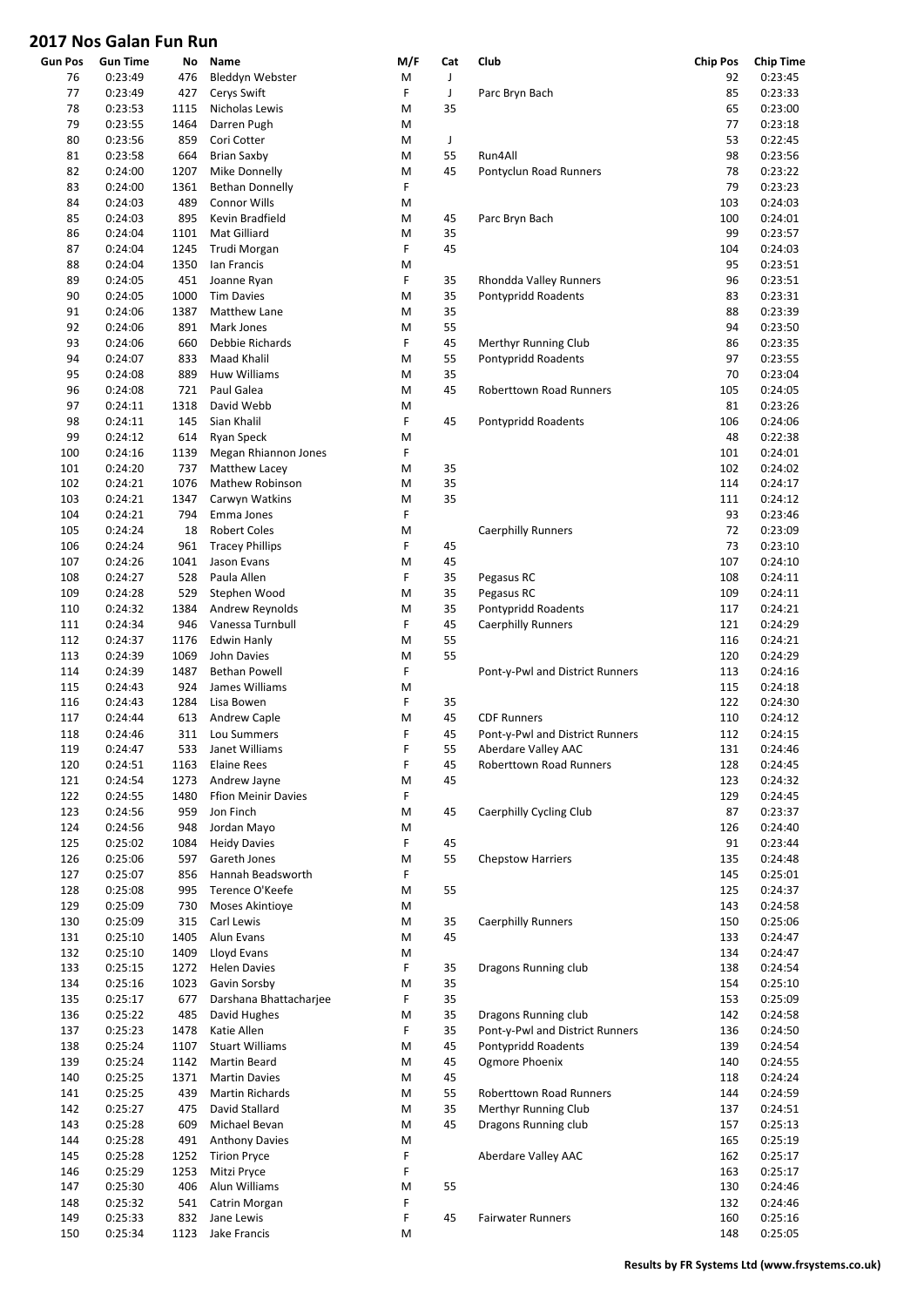| <b>Gun Pos</b> | <b>Gun Time</b> | No   | Name                     | M/F | Cat         | Club                      | <b>Chip Pos</b> | Chip Time |
|----------------|-----------------|------|--------------------------|-----|-------------|---------------------------|-----------------|-----------|
| 151            | 0:25:34         | 591  | Alun Wylde               | M   | 45          | Ogmore Phoenix            | 161             | 0:25:17   |
| 152            | 0:25:34         | 1204 | Vic Bovington            | M   | 55          | <b>Caerphilly Runners</b> | 119             | 0:24:28   |
| 153            | 0:25:38         | 829  | Neil Edwards             | M   | 35          |                           | 147             | 0:25:04   |
| 154            | 0:25:40         | 1168 | Jennet Holmes            | F   | 35          | Pontypridd Roadents       | 174             | 0:25:35   |
| 155            | 0:25:42         | 644  | Rachel Edwards           | F   | 45          |                           | 124             | 0:24:34   |
|                |                 |      |                          |     |             |                           |                 |           |
| 156            | 0:25:42         | 1357 | James Perdue             | M   | 35          |                           | 156             | 0:25:13   |
| 157            | 0:25:43         | 1279 | David Parry              | M   | 45          |                           | 159             | 0:25:15   |
| 158            | 0:25:45         | 768  | Carl Davis               | M   | 35          |                           | 170             | 0:25:30   |
| 159            | 0:25:49         | 894  | David Manley             | M   | 35          | <b>Lliswerry Runners</b>  | 127             | 0:24:43   |
| 160            | 0:25:49         | 743  | Deborah Evans            | F   | 55          |                           | 176             | 0:25:37   |
| 161            | 0:25:50         | 1043 | Clare Bradwick           | F   |             |                           | 175             | 0:25:37   |
| 162            | 0:25:53         | 657  | Angela Potter-Collins    | F   | 45          | <b>Lliswerry Runners</b>  | 158             | 0:25:14   |
| 163            | 0:25:53         | 1474 | Matthew Lloyd            | M   |             |                           | 166             | 0:25:19   |
|                |                 |      |                          |     |             |                           |                 |           |
| 164            | 0:25:55         | 568  | Paul Chapman             | M   | 45          | Les Croupiers             | 151             | 0:25:06   |
| 165            | 0:25:57         | 1071 | <b>Heather Garratt</b>   | F   | 35          |                           | 149             | 0:25:05   |
| 166            | 0:25:57         | 1390 | Allen Bevan              | M   | 55          |                           | 173             | 0:25:33   |
| 167            | 0:25:58         | 1304 | Chris Hawkes             | M   |             |                           | 152             | 0:25:08   |
| 168            | 0:25:58         | 1302 | Stephen Locke            | M   | 45          | <b>Neath Harriers</b>     | 141             | 0:24:57   |
| 169            | 0:25:59         | 1179 | Jason Turner             | M   | 45          | Swansea Harriers          | 146             | 0:25:04   |
| 170            | 0:25:59         | 1443 | Gillian Mason            | F   | 55          |                           | 183             | 0:25:44   |
| 171            | 0:26:00         | 638  | Karen Elvers             | F   | 45          |                           | 182             | 0:25:44   |
|                |                 |      |                          |     |             |                           |                 |           |
| 172            | 0:26:01         | 1305 | Jon Hilder               | M   |             |                           | 167             | 0:25:26   |
| 173            | 0:26:02         | 987  | Sarah Pryor              | F   | 35          | Pegasus RC                | 155             | 0:25:13   |
| 174            | 0:26:03         | 1288 | <b>Martin Turner</b>     | M   | 45          |                           | 189             | 0:25:55   |
| 175            | 0:26:05         | 1251 | Paul Harris              | M   | 35          |                           | 177             | 0:25:40   |
| 176            | 0:26:06         | 569  | Robert Haswell           | M   | 55          |                           | 198             | 0:26:01   |
| 177            | 0:26:07         | 1178 | Vicky Stroud             | F   | 35          | Roberttown Road Runners   | 172             | 0:25:33   |
| 178            | 0:26:09         | 1442 | Julie Webster            | F   | 45          |                           | 202             | 0:26:06   |
| 179            | 0:26:10         | 1053 | <b>Rhian Hopkins</b>     | F   | 35          | Pontypridd Roadents       | 206             | 0:26:08   |
|                |                 |      |                          |     |             |                           |                 |           |
| 180            | 0:26:11         | 477  | Richard Webster          | M   | 45          |                           | 207             | 0:26:08   |
| 181            | 0:26:13         | 694  | Gareth Key               | M   |             | <b>CDF Runners</b>        | 178             | 0:25:40   |
| 182            | 0:26:14         | 990  | Suzie Tew                | F   | 45          | Parc Bryn Bach            | 195             | 0:25:59   |
| 183            | 0:26:15         | 408  | Andrew Smith             | M   | 35          |                           | 179             | 0:25:42   |
| 184            | 0:26:17         | 907  | Glyn Hicks               | M   | 55          | Roberttown Road Runners   | 164             | 0:25:18   |
| 185            | 0:26:17         | 1141 | <b>Betty Lee</b>         | F   | 35          |                           | 185             | 0:25:49   |
| 186            | 0:26:18         | 1277 | Denise Bradley           | F   | 55          | Ogmore Phoenix            | 187             | 0:25:51   |
| 187            | 0:26:19         | 1044 | Claire Lacey-Coles       | F   |             | <b>Caerphilly Runners</b> | 218             | 0:26:15   |
|                |                 |      |                          | F   |             |                           |                 |           |
| 188            | 0:26:26         | 1182 | Elin Howard              |     | 35          |                           | 214             | 0:26:13   |
| 189            | 0:26:26         | 1183 | Gavin Howard             | M   | 35          |                           | 216             | 0:26:14   |
| 190            | 0:26:26         | 1011 | Carl Johnson             | M   | 45          | Islwyn RC                 | 194             | 0:25:59   |
| 191            | 0:26:26         | 1479 | Gareth Wilson Davies     | M   | 55          |                           | 186             | 0:25:49   |
| 192            | 0:26:30         | 839  | Lee Jenkins              | M   | 35          | Aberdare Dragons          | 217             | 0:26:14   |
| 193            | 0:26:31         | 994  | <b>Gareth Ponting</b>    | M   | 45          | Dragons Running club      | 221             | 0:26:17   |
| 194            | 0:26:33         | 1247 | <b>Braidie Griffiths</b> | F   | J           |                           | 184             | 0:25:47   |
| 195            | 0:26:33         | 539  | Andrew Way               | M   | 45          |                           | 169             | 0:25:30   |
|                |                 |      |                          |     |             |                           |                 |           |
| 196            | 0:26:35         | 819  | Miles Thomas             | M   | 35          | Roberttown Road Runners   | 201             | 0:26:03   |
| 197            | 0:26:36         | 1378 | Lee Yoxall               | M   | 35          |                           | 181             | 0:25:44   |
| 198            | 0:26:37         | 621  | Rhodri Thomas            | M   | 35          |                           | 191             | 0:25:58   |
| 199            | 0:26:37         | 622  | <b>Carys Davies</b>      | F   |             | Dragons Running club      | 197             | 0:26:00   |
| 200            | 0:26:38         | 1434 | Joanne Jackson           | F   | 35          |                           | 190             | 0:25:57   |
| 201            | 0:26:39         | 1157 | Alwyn Thomas             | M   | 55          | Porthcawl Runners         | 210             | 0:26:10   |
| 202            | 0:26:39         | 1281 | Keith Ryan               | M   | 55          |                           | 215             | 0:26:13   |
| 203            | 0:26:39         | 1224 | <b>Gary Powell</b>       | M   | 45          |                           | 225             | 0:26:24   |
|                | 0:26:40         |      | <b>Bretti Paxton</b>     | F   |             |                           |                 |           |
| 204            |                 | 1092 |                          |     |             | Pontypridd Roadents       | 232             | 0:26:38   |
| 205            | 0:26:42         | 645  | Ryan Woodward            | M   | 35          |                           | 168             | 0:25:29   |
| 206            | 0:26:45         | 1311 | Roger Jones              | M   | 35          |                           | 171             | 0:25:31   |
| 207            | 0:26:45         | 478  | David Kempton            | M   | 55          | Parc Bryn Bach            | 212             | 0:26:12   |
| 208            | 0:26:45         | 807  | Ethan Hodge              | M   | $\mathsf J$ |                           | 209             | 0:26:09   |
| 209            | 0:26:46         | 1471 | Jamie Clode              | M   | 35          | Bridgend AC               | 208             | 0:26:09   |
| 210            | 0:26:48         | 334  | Gemma Harris             | F   | 35          | Run4All                   | 227             | 0:26:29   |
| 211            | 0:26:49         | 1470 | Alice Balaam             | F   | J           | Caerleon Running Club     | 205             | 0:26:08   |
|                |                 |      |                          | F   | 45          |                           |                 |           |
| 212            | 0:26:50         | 648  | Justine Aggett           |     |             | <b>Maindy Harriers</b>    | 231             | 0:26:38   |
| 213            | 0:26:52         | 564  | Jonathan Johns           | M   | 45          | <b>Caerphilly Runners</b> | 219             | 0:26:16   |
| 214            | 0:26:53         | 498  | Jo Betty                 | F   | 35          | Ogmore Phoenix            | 229             | 0:26:33   |
| 215            | 0:26:54         | 629  | Mark Griffiths           | M   | 35          | Pontypridd Roadents       | 180             | 0:25:43   |
| 216            | 0:26:55         | 519  | Victoria Norman          | F   | 35          |                           | 222             | 0:26:18   |
| 217            | 0:26:58         | 1454 | Neil Edwards             | M   | 35          |                           | 237             | 0:26:44   |
| 218            | 0:26:59         | 1050 | Louise Kirby             | F   | 45          | Parc Bryn Bach            | 192             | 0:25:58   |
| 219            |                 |      | Catherine Colleypriest   | F   | 35          |                           | 193             | 0:25:58   |
|                | 0:26:59         | 666  |                          |     |             |                           |                 |           |
| 220            | 0:27:00         | 1298 | Sara Arnold              | F   | 35          | Islwyn RC                 | 200             | 0:26:02   |
| 221            | 0:27:03         | 1016 | Sara Morgan              | F   | 35          | Village vipers            | 239             | 0:26:46   |
| 222            | 0:27:03         | 1356 | Andrew Parry             | M   | 35          |                           | 228             | 0:26:32   |
| 223            | 0:27:05         | 1373 | Simon Westlake           | M   | 45          |                           | 188             | 0:25:53   |
| 224            | 0:27:05         | 616  | Laura Chapple            | F   | 35          | Run4All                   | 240             | 0:26:47   |
| 225            | 0:27:05         | 1166 | Ben Pearce               | M   | J           |                           | 211             | 0:26:12   |
|                |                 |      |                          |     |             |                           |                 |           |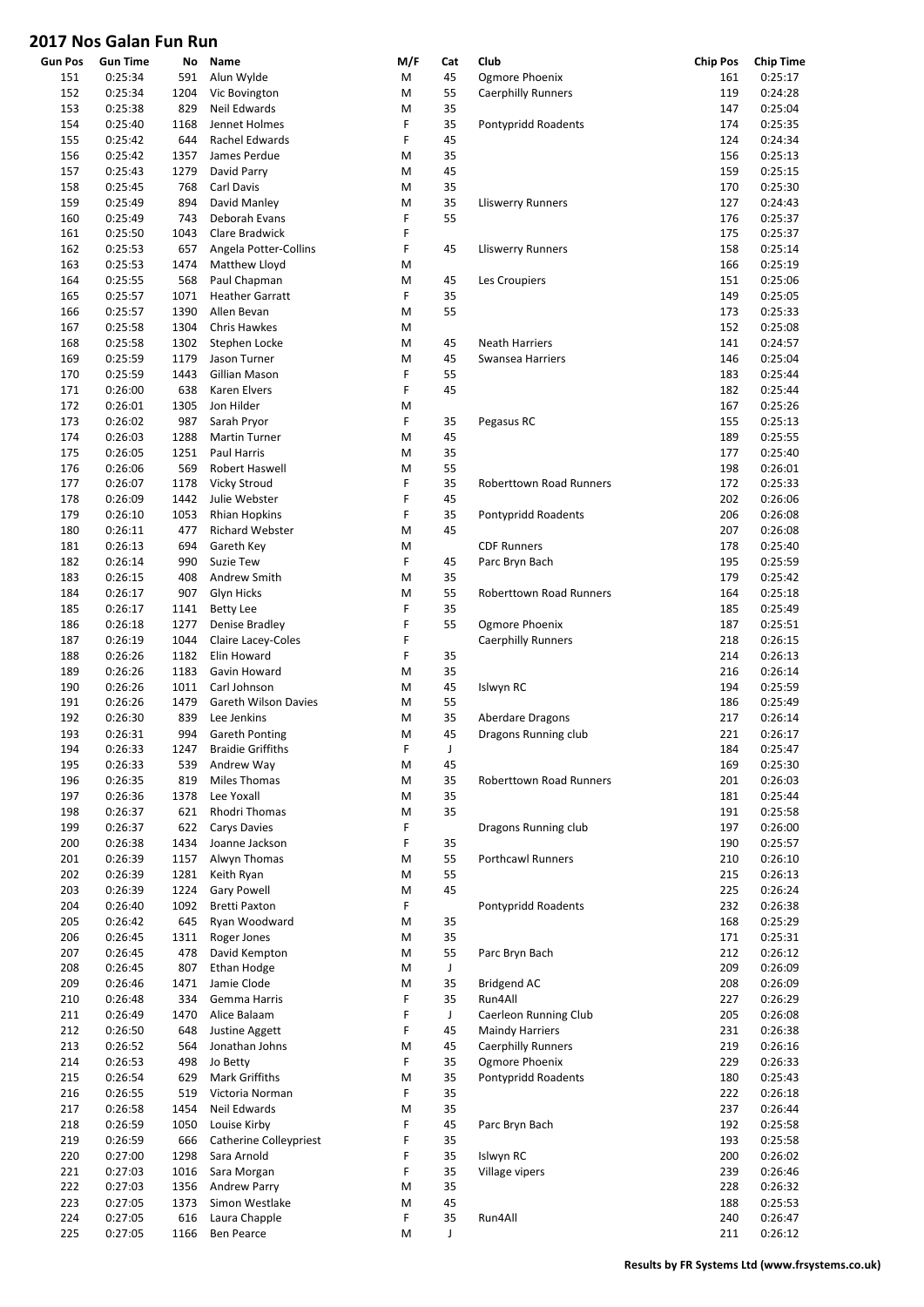| <b>Gun Pos</b> | <b>Gun Time</b>    | No           | Name                                     | M/F    | Cat      | Club                            | <b>Chip Pos</b> | <b>Chip Time</b>   |
|----------------|--------------------|--------------|------------------------------------------|--------|----------|---------------------------------|-----------------|--------------------|
| 226            | 0:27:07            | 1126         | Amanda Tristram                          | F      | 45       |                                 | 203             | 0:26:07            |
| 227            | 0:27:08            | 844          | John Evans                               | M      | 45       |                                 | 248             | 0:26:56            |
| 228            | 0:27:09            | 1116         | <b>Martin Rivers</b>                     | M      | 45       | Run4All                         | 257             | 0:27:05            |
| 229            | 0:27:10            | 1458         | <b>Richard Haddock</b>                   | M<br>F |          | Pontypridd Roadents             | 238             | 0:26:44<br>0:27:07 |
| 230<br>231     | 0:27:11<br>0:27:12 | 1372<br>951  | <b>Eirwen Davies</b><br>Cheryl Bunney    | F      | 55<br>45 |                                 | 260<br>253      | 0:27:02            |
| 232            | 0:27:14            | 1439         | Kelly Owen                               | F      | 35       | Cwm Ogwr Running Club           | 224             | 0:26:22            |
| 233            | 0:27:15            | 1468         | Ieuan Williams                           | M      | J        |                                 | 223             | 0:26:18            |
| 234            | 0:27:15            | 1476         | Jodi Stevens                             | F      | 35       |                                 | 233             | 0:26:41            |
| 235            | 0:27:16            | 1104         | Sian Edwards                             | F      |          |                                 | 264             | 0:27:13            |
| 236            | 0:27:18            | 487          | Steven Cresswell                         | M      | 35       |                                 | 213             | 0:26:13            |
| 237            | 0:27:20            | 931          | Stephanie Ferry                          | F      |          | <b>CDF Runners</b>              | 242             | 0:26:50            |
| 238            | 0:27:23            | 1314         | Michael Kelly                            | M      | 35       |                                 | 226             | 0:26:28            |
| 239            | 0:27:29            | 1460         | Ceri Haddock                             | F      |          | Pontypridd Roadents             | 255             | 0:27:02            |
| 240            | 0:27:29            | 918          | Mike Pobjoy                              | M      | 45       | <b>Lliswerry Runners</b>        | 199             | 0:26:01            |
| 241<br>242     | 0:27:31<br>0:27:32 | 1143<br>632  | Joshua Beard<br>Robert Joslin            | M<br>M | J<br>45  | Rhondda Valley Runners          | 254<br>241      | 0:27:02<br>0:26:50 |
| 243            | 0:27:33            | 1155         | Glenn Allan                              | M      | 45       |                                 | 196             | 0:26:00            |
| 244            | 0:27:33            | 655          | Emmi Costello                            | F      | J        |                                 | 243             | 0:26:53            |
| 245            | 0:27:36            | 945          | <b>Matthew Barrell</b>                   | M      | 35       |                                 | 204             | 0:26:07            |
| 246            | 0:27:36            | 1310         | <b>Richard Treadgold</b>                 | M      | 55       |                                 | 261             | 0:27:07            |
| 247            | 0:27:40            | 858          | David George                             | M      | 45       | Les Croupiers                   | 266             | 0:27:15            |
| 248            | 0:27:42            | 1152         | <b>Matthew Doherty</b>                   | M      |          | <b>White Rock Runners</b>       | 273             | 0:27:24            |
| 249            | 0:27:42            | 407          | <b>Eleanor Preece</b>                    | F      |          | <b>White Rock Runners</b>       | 270             | 0:27:24            |
| 250            | 0:27:42            | 1151         | Ceri Davies                              | F      |          | <b>White Rock Runners</b>       | 274             | 0:27:26            |
| 251            | 0:27:43            | 723          | Dawn Surrey                              | F      | 35       |                                 | 267             | 0:27:18            |
| 252            | 0:27:43            | 1488         | Huw Loosemore                            | M      | 35       |                                 | 286             | 0:27:36            |
| 253            | 0:27:44            | 1134         | Laura Hire                               | F      |          | Parc Bryn Bach                  | 278             | 0:27:29            |
| 254<br>255     | 0:27:44<br>0:27:45 | 747<br>546   | James Beynon<br>Peter Hire               | M<br>M | 45       | Ogmore Phoenix                  | 269<br>220      | 0:27:23<br>0:26:16 |
| 256            | 0:27:46            | 1418         | <b>Helen Meredith-Davies</b>             | F      | 55       |                                 | 287             | 0:27:36            |
| 257            | 0:27:46            | 930          | <b>Richard Hext</b>                      | M      | 35       |                                 | 256             | 0:27:02            |
| 258            | 0:27:46            | 474          | Louise Munkley                           | F      | 35       | <b>Merthyr Running Club</b>     | 263             | 0:27:10            |
| 259            | 0:27:46            | 436          | Michelle Gooch                           | F      | 45       | Pont-y-Pwl and District Runners | 293             | 0:27:42            |
| 260            | 0:27:47            | 1072         | <b>Richard Garratt</b>                   | M      | 45       |                                 | 246             | 0:26:55            |
| 261            | 0:27:48            | 463          | Nadia Kafai-Hoare                        | F      |          | Roberttown Road Runners         | 298             | 0:27:45            |
| 262            | 0:27:50            | 1208         | Randal Jones                             | M      | 55       | <b>Lliswerry Runners</b>        | 244             | 0:26:53            |
| 263            | 0:27:50            | 567          | Kay Chapman                              | F      | 45       | Cardiff AAC                     | 250             | 0:27:01            |
| 264            | 0:27:52            | 66           | Lianne Willetts                          | F      | 45       | <b>Caerphilly Runners</b>       | 265             | 0:27:14            |
| 265            | 0:27:52            | 1349         | David Brake                              | M      | 45       |                                 | 251             | 0:27:01            |
| 266<br>267     | 0:27:52<br>0:27:53 | 464<br>1477  | Steven Hoare<br><b>Stuart Williams</b>   | M<br>M | 35       | Roberttown Road Runners         | 280<br>277      | 0:27:30<br>0:27:28 |
| 268            | 0:27:53            | 1032         | Christopher Medlicott                    | M      | 35       |                                 | 299             | 0:27:46            |
| 269            | 0:27:53            | 1196         | Lowri Bowen                              | F      | 35       |                                 | 284             | 0:27:35            |
| 270            | 0:27:54            | 965          | Kirsty Smith                             | F      |          |                                 | 234             | 0:26:42            |
| 271            | 0:27:54            | 594          | <b>Teresa Davies</b>                     | F      | 45       | Parc Bryn Bach                  | 275             | 0:27:26            |
| 272            | 0:27:55            | 501          | David Davies                             | M      | 55       | <b>CDF Runners</b>              | 290             | 0:27:38            |
| 273            | 0:27:56            | 1096         | Melanie Hill                             | F      | 45       | White Rock Runners              | 281             | 0:27:33            |
| 274            | 0:27:57            | 1364         | Debra Bayliss                            | F      | 45       |                                 | 311             | 0:27:54            |
| 275            | 0:27:57            | 1121         | <b>Phillip David</b>                     | M      | 55       |                                 | 295             | 0:27:43            |
| 276            | 0:28:00            | 1338         | Dean Jones                               | M      | 55       |                                 | 230             | 0:26:36            |
| 277            | 0:28:02            | 1177         | Natalie Griffiths                        | F      | 35       | <b>Cornelly Striders</b>        | 271             | 0:27:24            |
| 278<br>279     | 0:28:03<br>0:28:05 | 1423<br>1130 | <b>Stephen Phillips</b><br>Justin Carter | M<br>M | 45<br>45 |                                 | 276<br>292      | 0:27:28<br>0:27:41 |
| 280            | 0:28:06            | 1441         | Amy Jenner                               | F      | 35       | <b>Caerphilly Triers</b>        | 302             | 0:27:48            |
| 281            | 0:28:07            | 909          | Gareth Browning                          | M      | 55       |                                 | 249             | 0:26:58            |
| 282            | 0:28:08            | 722          | Christopher Hill                         | M      | 45       | <b>Lliswerry Runners</b>        | 245             | 0:26:55            |
| 283            | 0:28:09            | 954          | Sophie Knight                            | F      |          |                                 | 310             | 0:27:54            |
| 284            | 0:28:09            | 656          | Paula Jones                              | F      | 45       |                                 | 304             | 0:27:48            |
| 285            | 0:28:11            | 724          | Luke Surrey                              | M      | 45       |                                 | 303             | 0:27:48            |
| 286            | 0:28:12            | 887          | Nathan Hobby                             | M      |          |                                 | 305             | 0:27:48            |
| 287            | 0:28:13            | 713          | Paul Jones                               | M      | 35       | Aberdare Valley AAC             | 272             | 0:27:24            |
| 288            | 0:28:15            | 879          | Hannah Griffiths                         | F      |          | Roberttown Road Runners         | 307             | 0:27:52            |
| 289            | 0:28:16            | 1285         | lan Tyler                                | M      | 45       |                                 | 258             | 0:27:06            |
| 290<br>291     | 0:28:17<br>0:28:18 | 796<br>1293  | Jeffery Brazeau<br>Ben Morgan            | M<br>M |          |                                 | 262<br>285      | 0:27:09<br>0:27:36 |
| 292            | 0:28:19            | 1194         | Dave Sommerville                         | M      | 45       | <b>Changing Village People</b>  | 318             | 0:28:01            |
| 293            | 0:28:20            | 535          | Nicholas Drage                           | M      | 45       | White Rock Runners              | 236             | 0:26:43            |
| 294            | 0:28:21            | 1106         | lan Thorne                               | M      | 45       | Pegasus RC                      | 235             | 0:26:42            |
| 295            | 0:28:24            | 1435         | Nathan Jackson                           | M      | 45       |                                 | 296             | 0:27:43            |
| 296            | 0:28:24            | 863          | Steve Crowther                           | M      | 55       | <b>Lliswerry Runners</b>        | 247             | 0:26:56            |
| 297            | 0:28:25            | 1467         | <b>Bobbie Swift</b>                      | F      | 35       | Parc Bryn Bach                  | 317             | 0:27:59            |
| 298            | 0:28:25            | 428          | Darren Swift                             | M      | 45       | Parc Bryn Bach                  | 313             | 0:27:57            |
| 299            | 0:28:26            | 1181         | Juli Williams                            | F      | 45       |                                 | 279             | 0:27:29            |
| 300            | 0:28:26            | 1309         | Paul Jones                               | M      | 45       | Taf Ely Triathlon               | 300             | 0:27:46            |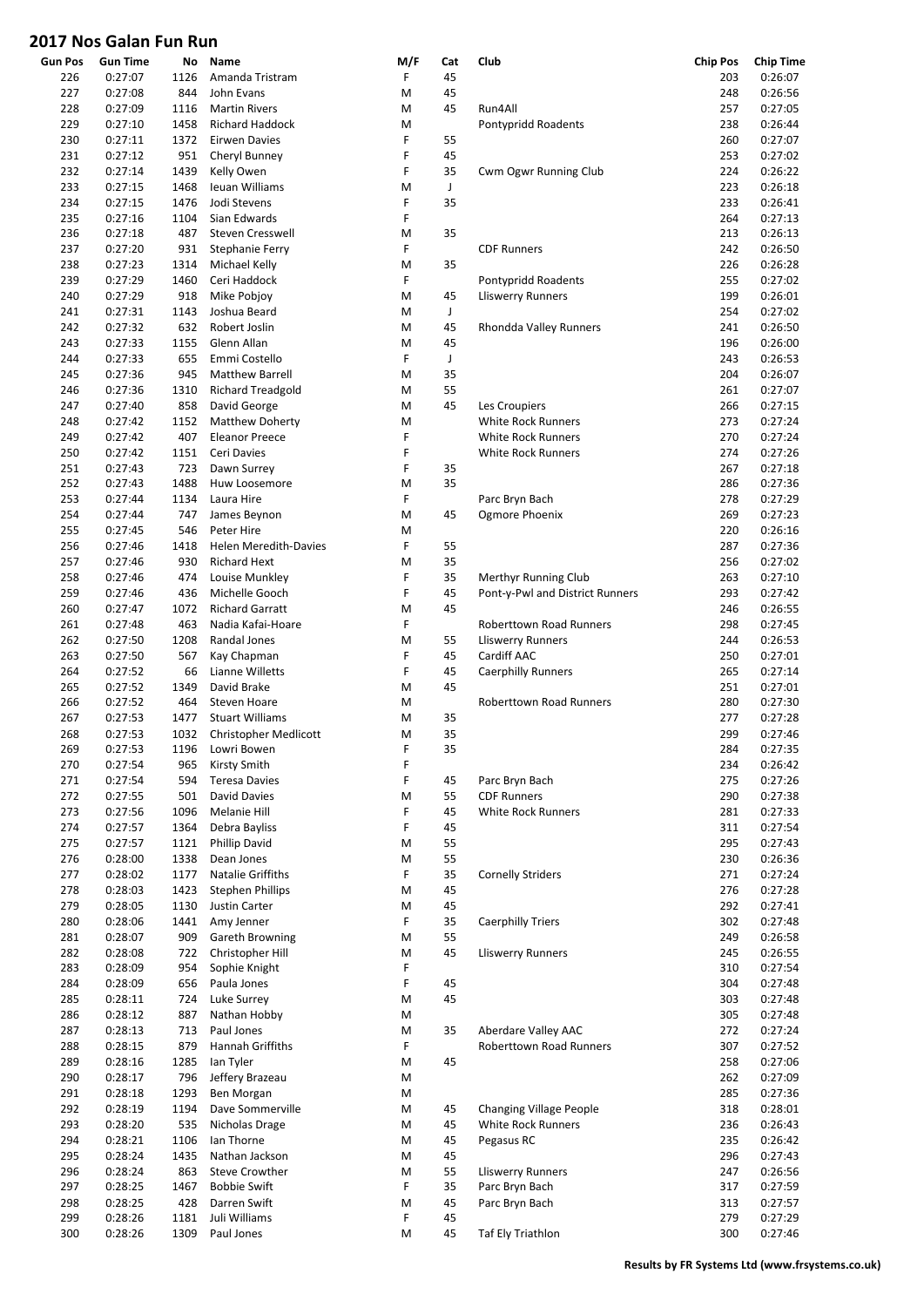| Gun Pos | <b>Gun Time</b> | No   | Name                          | M/F | Cat | Club                            | <b>Chip Pos</b> | <b>Chip Time</b> |
|---------|-----------------|------|-------------------------------|-----|-----|---------------------------------|-----------------|------------------|
| 301     | 0:28:26         | 956  | Scott Walker                  | М   | 45  | <b>Caerphilly Triers</b>        | 259             | 0:27:07          |
| 302     | 0:28:28         | 606  | Susan Owen                    | F   | 35  |                                 | 322             | 0:28:07          |
| 303     | 0:28:29         | 929  | Nick Gregory                  | М   |     |                                 | 326             | 0:28:13          |
|         |                 |      |                               |     |     |                                 |                 |                  |
| 304     | 0:28:30         | 1172 | Roni Margerison               | F   | 35  | Lliswerry Runners               | 282             | 0:27:35          |
| 305     | 0:28:32         | 755  | Beth Beemer                   | F   | 35  | Refail Runners                  | 268             | 0:27:21          |
| 306     | 0:28:33         | 1149 | Gemma Dummett                 | F   | 35  |                                 | 324             | 0:28:09          |
| 307     | 0:28:35         | 997  | David Beddows                 | M   | 35  | <b>Christian Runners</b>        | 252             | 0:27:02          |
|         |                 | 404  | Nathan Williams               | M   | 35  |                                 |                 |                  |
| 308     | 0:28:38         |      |                               |     |     | Aberdare Valley AAC             | 334             | 0:28:29          |
| 309     | 0:28:38         | 494  | Andrea Williams               | F   | 35  |                                 | 333             | 0:28:29          |
| 310     | 0:28:39         | 425  | Sian McGoldrick               | F   | 45  | Parc Bryn Bach                  | 321             | 0:28:07          |
| 311     | 0:28:41         | 706  | <b>Ruth Davies</b>            | F   |     | <b>CDF Runners</b>              | 325             | 0:28:11          |
| 312     | 0:28:41         | 601  | Caroline Weber                | F   | 35  |                                 | 316             | 0:27:58          |
|         |                 |      |                               |     |     |                                 |                 |                  |
| 313     | 0:28:41         | 1367 | <b>Wendy Pritchard</b>        | F   | 45  |                                 | 314             | 0:27:57          |
| 314     | 0:28:42         | 1079 | Sarah Rogers                  | F   | 35  |                                 | 323             | 0:28:09          |
| 315     | 0:28:42         | 1362 | John Rayner                   | M   | 45  |                                 | 336             | 0:28:29          |
| 316     | 0:28:43         | 692  | Gavin Price-Jenkins           | M   | 35  | BeaFit                          | 320             | 0:28:06          |
| 317     | 0:28:45         | 507  | Gareth Horsnell               | M   | 35  |                                 | 329             | 0:28:25          |
|         |                 |      |                               |     |     |                                 |                 |                  |
| 318     | 0:28:46         | 559  | Liz Tottle                    | F   | 35  |                                 | 315             | 0:27:57          |
| 319     | 0:28:46         | 821  | Christie Coleman              | M   | 45  | Ogmore Phoenix                  | 309             | 0:27:53          |
| 320     | 0:28:49         | 1366 | <b>Stuart Allen</b>           | M   | 45  | Pont-y-Pwl and District Runners | 331             | 0:28:27          |
| 321     | 0:28:50         | 798  | Suzanne Court                 | F   | 45  | Parc Bryn Bach                  | 342             | 0:28:35          |
|         |                 |      |                               |     |     |                                 |                 |                  |
| 322     | 0:28:51         | 556  | Ann Hurley                    | F   | 35  | Rhondda Valley Runners          | 297             | 0:27:45          |
| 323     | 0:28:52         | 896  | Nicola Davies                 | F   | 45  | White Rock Runners              | 337             | 0:28:31          |
| 324     | 0:28:53         | 1431 | Peter Hunt                    | M   | 45  | <b>Caerphilly Runners</b>       | 350             | 0:28:45          |
| 325     | 0:28:56         | 1267 | Caroline Tinsley              | F   | 35  | <b>Caerphilly Triers</b>        | 289             | 0:27:37          |
|         |                 | 411  |                               | M   | 45  |                                 |                 |                  |
| 326     | 0:28:56         |      | <b>Lyndon Thomas</b>          |     |     |                                 | 319             | 0:28:02          |
| 327     | 0:28:57         | 684  | Christopher Clack             | M   | 35  |                                 | 359             | 0:28:52          |
| 328     | 0:28:58         | 1404 | <b>Christopher Demellweek</b> | M   | 45  | <b>Caerphilly Runners</b>       | 341             | 0:28:34          |
| 329     | 0:28:59         | 500  | Coral Putman                  | F   | 45  | Vegan Runners UK                | 362             | 0:28:56          |
| 330     | 0:29:00         | 843  | Teresa Evans                  | F   | 45  | Islwyn RC                       | 353             | 0:28:48          |
|         |                 |      |                               |     |     |                                 |                 |                  |
| 331     | 0:29:00         | 1262 | Paul Iddon                    | Μ   | 35  |                                 | 354             | 0:28:48          |
| 332     | 0:29:02         | 901  | Fiona Drysdale                | F   | 45  | Ogmore Phoenix                  | 308             | 0:27:52          |
| 333     | 0:29:02         | 983  | Aaron Lewis                   | M   | 35  |                                 | 346             | 0:28:39          |
| 334     | 0:29:03         | 999  | Mike Welch                    | M   | 45  |                                 | 364             | 0:28:57          |
| 335     | 0:29:06         | 874  | Alan Pritchard                | M   | 55  | Parc Bryn Bach                  | 288             | 0:27:37          |
|         |                 |      |                               |     |     |                                 |                 |                  |
| 336     | 0:29:10         | 861  | Sean Hosking                  | M   | 45  |                                 | 283             | 0:27:35          |
| 337     | 0:29:10         | 872  | Mark Douglas                  | M   | 35  | Pontypridd Roadents             | 291             | 0:27:41          |
| 338     | 0:29:10         | 1110 | Catherine Llewellyn           | F   | 45  | Merthyr Running Club            | 368             | 0:29:01          |
| 339     | 0:29:11         | 678  | Rachael Jordan                | F   | 35  |                                 | 370             | 0:29:03          |
|         |                 |      |                               |     |     |                                 |                 |                  |
| 340     | 0:29:17         | 826  | Carys Burton                  | F   |     |                                 | 301             | 0:27:47          |
| 341     | 0:29:17         | 868  | Gareth Jones                  | M   | 35  |                                 | 347             | 0:28:40          |
| 342     | 0:29:19         | 608  | Hannah Parry                  | F   |     | Taf Ely Triathlon               | 332             | 0:28:28          |
| 343     | 0:29:20         | 827  | Andrew Monington              | M   |     |                                 | 306             | 0:27:50          |
| 344     | 0:29:20         | 876  | <b>Huw Davies</b>             | M   | 45  | Dragons Running club            | 344             | 0:28:38          |
|         |                 |      |                               |     |     |                                 |                 | 0:28:32          |
| 345     | 0:29:22         | 823  | Jodie Neale                   | F   |     | <b>Taf Ely Triathlon</b>        | 338             |                  |
| 346     | 0:29:22         | 682  | Gina Edwards                  | F   | 45  |                                 | 351             | 0:28:45          |
| 347     | 0:29:22         | 1223 | Clive Cooksey                 | M   | 55  | Parc Bryn Bach                  | 312             | 0:27:54          |
| 348     | 0:29:23         | 1278 | <b>Trudy Hurford</b>          | F   | 35  | <b>Lliswerry Runners</b>        | 330             | 0:28:26          |
| 349     | 0:29:23         | 1129 | Gordon Carter                 | M   | 55  | Dragons Running club            | 348             | 0:28:41          |
|         |                 |      |                               |     |     |                                 |                 |                  |
| 350     | 0:29:25         | 1321 | Julie Williams                | F   | 35  |                                 | 378             | 0:29:10          |
| 351     | 0:29:25         | 652  | Michael Lewis                 | M   | 55  | Parc Bryn Bach                  | 294             | 0:27:42          |
| 352     | 0:29:28         | 1291 | <b>Thomas Daniel</b>          | M   | 35  |                                 | 356             | 0:28:49          |
| 353     | 0:29:29         | 917  | Kenneth Wayne Oliver          | M   | 55  | Islwyn RC                       | 369             | 0:29:02          |
|         |                 |      |                               | F   |     |                                 |                 |                  |
| 354     | 0:29:29         | 1164 | Louise Saddler                |     | 35  | Islwyn RC                       | 339             | 0:28:32          |
| 355     | 0:29:29         | 502  | <b>Carrie Griffiths</b>       | F   | 45  | Ogmore Phoenix                  | 366             | 0:28:58          |
| 356     | 0:29:30         | 671  | Carolyn Williams              | F   | 45  | Port Talbot Harriers            | 365             | 0:28:58          |
| 357     | 0:29:33         | 1070 | <b>Andrew Davies</b>          | M   | 45  |                                 | 388             | 0:29:24          |
| 358     | 0:29:33         | 815  |                               | F   |     | Les Croupiers                   | 349             | 0:28:42          |
|         |                 |      | Hannah Miles                  |     |     |                                 |                 |                  |
| 359     | 0:29:36         | 557  | Alun Hurley                   | M   | 45  | Rhondda Valley Runners          | 335             | 0:28:29          |
| 360     | 0:29:39         | 704  | Kris Hamer                    | M   | 35  | <b>Bike Doctor</b>              | 358             | 0:28:51          |
| 361     | 0:29:40         | 1085 | Mark Davies                   | M   | 45  |                                 | 328             | 0:28:24          |
| 362     | 0:29:42         | 1331 | Beth Murphy                   | F   | 45  |                                 | 345             | 0:28:39          |
|         |                 |      |                               |     |     |                                 |                 |                  |
| 363     | 0:29:43         | 940  | Gareth Evans                  | M   |     |                                 | 397             | 0:29:34          |
| 364     | 0:29:45         | 1063 | Rhiannon Buckley              | F   |     | Ogmore Phoenix                  | 389             | 0:29:25          |
| 365     | 0:29:46         | 1315 | Lee Vincent Rowley            | M   | 35  |                                 | 343             | 0:28:38          |
| 366     | 0:29:48         | 691  | Jon Abbott                    | M   | 35  |                                 | 380             | 0:29:13          |
| 367     | 0:29:49         | 490  | Sam Akintioye                 | M   |     |                                 | 402             | 0:29:39          |
|         |                 |      |                               |     |     |                                 |                 |                  |
| 368     | 0:29:50         | 517  | Lisa Chaplin                  | F   | 35  | Islwyn RC                       | 401             | 0:29:39          |
| 369     | 0:29:50         | 1275 | Lynne Carter                  | F   | 45  | Islwyn RC                       | 399             | 0:29:38          |
| 370     | 0:29:50         | 882  | Rhys Jones                    | M   |     |                                 | 352             | 0:28:45          |
| 371     | 0:29:51         | 1359 | Deb Howell-Jones              | F   | 45  |                                 | 395             | 0:29:30          |
|         |                 |      |                               |     |     |                                 |                 |                  |
| 372     | 0:29:51         | 1175 | Liam Zamudio                  | M   |     | <b>CDF Runners</b>              | 340             | 0:28:33          |
| 373     | 0:29:54         | 1002 | Sam Howells                   | F   | 45  | Caerleon Running Club           | 373             | 0:29:04          |
| 374     | 0:29:55         | 845  | Louise Peron                  | F   |     |                                 | 355             | 0:28:49          |
| 375     | 0:29:56         | 1363 | Lisa Fackrell                 | F   | 45  |                                 | 398             | 0:29:35          |
|         |                 |      |                               |     |     |                                 |                 |                  |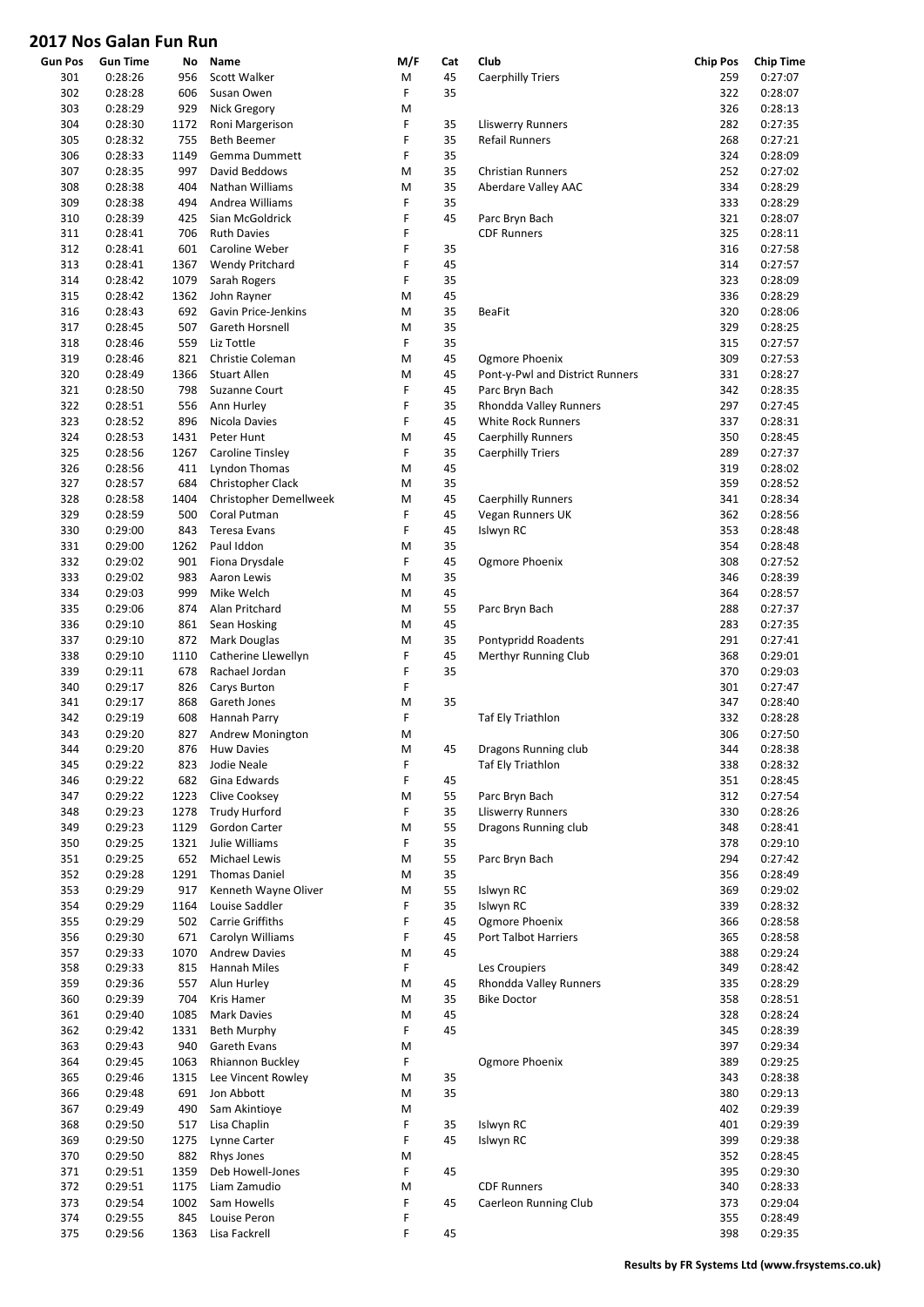| <b>Gun Pos</b> | <b>Gun Time</b> | No   | Name                      | M/F | Cat | Club                            | <b>Chip Pos</b> | <b>Chip Time</b> |
|----------------|-----------------|------|---------------------------|-----|-----|---------------------------------|-----------------|------------------|
| 376            | 0:29:58         | 1066 | David Hutchinson          | М   | 45  |                                 | 407             | 0:29:49          |
| 377            | 0:29:58         | 782  | Louise James              | F   | 45  |                                 | 372             | 0:29:04          |
| 378            | 0:29:59         | 435  | Amy Jones                 | F   |     | RunWithUs                       | 375             | 0:29:06          |
| 379            | 0:29:59         | 1322 | <b>Neil Nuttall</b>       | M   | 55  |                                 | 386             | 0:29:20          |
| 380            | 0:29:59         | 1401 | <b>Beth Griffiths</b>     | F   | 45  |                                 | 367             | 0:28:59          |
| 381            | 0:30:00         | 410  | <b>Rhys Lewis</b>         | M   | 35  | Parc Bryn Bach                  | 327             | 0:28:16          |
| 382            | 0:30:00         | 1004 | Kath Jervis               | F   | 55  |                                 | 394             | 0:29:29          |
| 383            | 0:30:01         | 867  | Keith Ellis               | M   | 55  | Parc Bryn Bach                  | 381             | 0:29:16          |
|                |                 |      |                           | F   | 35  |                                 |                 |                  |
| 384            | 0:30:01         | 1268 | Helen Williams            |     |     | Islwyn RC                       | 396             | 0:29:32          |
| 385            | 0:30:02         | 711  | Rebecca Walker            | F   | 35  |                                 | 418             | 0:29:59          |
| 386            | 0:30:02         | 1184 | Kathryn Powell            | F   | 45  |                                 | 374             | 0:29:04          |
| 387            | 0:30:03         | 1416 | <b>Richard Evans</b>      | M   | 45  |                                 | 377             | 0:29:07          |
| 388            | 0:30:07         | 523  | David Todd-Jones          | M   | 55  |                                 | 411             | 0:29:52          |
| 389            | 0:30:07         | 450  | Christopher Todd Jones    | M   | 55  | <b>Roberttown Road Runners</b>  | 409             | 0:29:50          |
| 390            | 0:30:08         | 972  | Dewi Davies               | M   | 35  |                                 | 385             | 0:29:17          |
| 391            | 0:30:09         | 1341 | Anthony Beer              | M   | 45  |                                 | 357             | 0:28:50          |
| 392            | 0:30:09         | 817  | Palvinder Singh           | M   | 35  |                                 | 371             | 0:29:03          |
| 393            | 0:30:14         | 1249 | Catherine Reen            | F   | 45  |                                 | 422             | 0:30:03          |
| 394            | 0:30:14         | 848  | Nicola Williams           | F   | 35  | Dragons Running club            | 417             | 0:29:58          |
| 395            | 0:30:15         | 1402 | Mark Griffiths            | M   | 55  |                                 | 379             | 0:29:12          |
| 396            | 0:30:15         | 1369 | Martyn Bishop             | M   | 45  |                                 | 363             | 0:28:57          |
| 397            | 0:30:15         | 716  | Mark Mahoney              | M   | 35  |                                 | 383             | 0:29:17          |
| 398            | 0:30:15         | 1295 | Hannah Brown              | F   | 35  | Islwyn RC                       | 382             | 0:29:16          |
| 399            | 0:30:19         | 726  | Joshua Jackson            | M   | J   |                                 | 384             | 0:29:17          |
| 400            | 0:30:20         | 852  | Rhian White               | F   |     |                                 | 408             | 0:29:50          |
| 401            | 0:30:20         | 992  | Stephen Edwards           | M   | 35  |                                 | 361             | 0:28:56          |
| 402            | 0:30:21         | 1083 | <b>Jess Davies</b>        | F   |     |                                 | 376             | 0:29:06          |
| 403            | 0:30:25         | 989  | Carl Davidge              | M   | 45  |                                 | 441             | 0:30:19          |
| 404            | 0:30:25         | 866  | Emma Pask                 | F   | 35  | Islwyn RC                       | 360             | 0:28:53          |
| 405            | 0:30:27         | 618  | Jimmy Graham              | M   | 35  |                                 | 387             | 0:29:23          |
| 406            | 0:30:29         | 548  | Katie Hamer               | F   | 35  |                                 | 400             | 0:29:39          |
| 407            | 0:30:30         | 762  | Dale Williams             | M   | 35  |                                 | 404             | 0:29:41          |
| 408            | 0:30:32         | 973  | Lisa Gore                 | F   | 35  |                                 | 413             | 0:29:55          |
| 409            | 0:30:33         | 1088 | Caryl Stokes              | F   | 35  |                                 | 419             | 0:29:59          |
| 410            | 0:30:33         | 403  | Rachel Selby              | F   | 45  |                                 | 410             | 0:29:51          |
| 411            | 0:30:34         | 1337 | Alyson Smith              | F   | 55  |                                 | 434             | 0:30:14          |
| 412            | 0:30:43         | 1047 | <b>Richard Goodfellow</b> | M   |     |                                 | 442             | 0:30:20          |
| 413            | 0:30:43         | 818  | Claire Lloydthomas        | F   | 45  | <b>Roberttown Road Runners</b>  | 459             | 0:30:41          |
| 414            | 0:30:45         | 426  | Carole Phillips           | F   | 55  |                                 | 454             | 0:30:35          |
| 415            | 0:30:46         | 902  | Toby Knoyle               | M   | 35  |                                 | 412             | 0:29:54          |
| 416            | 0:30:46         | 599  | Linda Woodward            | F   | 45  |                                 | 420             | 0:30:00          |
| 417            | 0:30:47         | 1205 | Petrina Owen              | F   | 45  |                                 | 421             | 0:30:00          |
| 418            | 0:30:47         | 538  | Rhiannon Beacham          | F   | 35  |                                 | 405             | 0:29:43          |
| 419            | 0:30:49         | 1029 | <b>Chris Howells</b>      | М   | 55  |                                 | 393             | 0:29:29          |
| 420            | 0:30:49         | 1330 | Kelly Lee                 | F   | 35  |                                 | 423             | 0:30:04          |
| 421            | 0:30:50         | 840  | Lisa Davies               | F   | 45  | Islwyn RC                       | 440             | 0:30:19          |
| 422            | 0:30:50         | 1215 | Katie Watts               | F   |     |                                 | 390             | 0:29:26          |
| 423            | 0:30:50         | 1216 | Jessica Watts             | F   |     |                                 | 391             | 0:29:26          |
| 424            | 0:30:50         | 422  | Amanda Burrell            | F   | 45  | Pontyclun Road Runners          | 462             | 0:30:44          |
|                |                 |      | Linda Edwards             | F   | 45  |                                 |                 |                  |
| 425            | 0:30:51         | 1360 |                           | F   |     |                                 | 430             | 0:30:08          |
| 426            | 0:30:52         | 486  | Amanda Mclaughlin-Jones   |     | 45  |                                 | 435             | 0:30:15          |
| 427            | 0:30:52         | 1403 | Rachel Demellweek         | F   | 35  | <b>Caerphilly Runners</b>       | 448             | 0:30:27          |
| 428            | 0:30:53         | 1312 | Erika Helps               | F   | 45  |                                 | 461             | 0:30:42          |
| 429            | 0:30:53         | 637  | <b>Stephen New</b>        | M   | 45  | <b>Caerphilly Runners</b>       | 392             | 0:29:27          |
| 430            | 0:30:55         | 1133 | Victoria O'Brien          | F   | 35  |                                 | 445             | 0:30:24          |
| 431            | 0:30:56         | 801  | Kara Evans                | F   |     |                                 | 443             | 0:30:23          |
| 432            | 0:30:56         | 806  | David Lewis               | M   | 45  |                                 | 444             | 0:30:23          |
| 433            | 0:30:57         | 1308 | <b>Bridie Hurley</b>      | F   |     |                                 | 406             | 0:29:47          |
| 434            | 0:30:59         | 1388 | Ruth Jeffries             | F   | 45  |                                 | 414             | 0:29:56          |
| 435            | 0:31:00         | 654  | Claire Sullivan           | F   | 35  | Parc Bryn Bach                  | 425             | 0:30:07          |
| 436            | 0:31:00         | 653  | Dean Sullivan             | M   | 35  |                                 | 426             | 0:30:07          |
| 437            | 0:31:01         | 962  | Jennifer Stone            | F   | 45  | Cardiff AAC                     | 403             | 0:29:40          |
| 438            | 0:31:02         | 619  | Ross Jones                | M   | 35  |                                 | 457             | 0:30:40          |
| 439            | 0:31:03         | 695  | Lauren Joll               | F   |     |                                 | 446             | 0:30:25          |
| 440            | 0:31:03         | 1170 | Mike Warner               | M   | 45  | Run4All                         | 439             | 0:30:18          |
| 441            | 0:31:04         | 797  | Gareth Lloyd              | M   |     | Roberttown Road Runners         | 460             | 0:30:42          |
| 442            | 0:31:05         | 998  | Helen Welch               | F   | 45  | Pontypridd Roadents             | 471             | 0:30:57          |
| 443            | 0:31:05         | 1086 | <b>Beverley Jones</b>     | F   | 55  |                                 | 458             | 0:30:41          |
| 444            | 0:31:05         | 1087 | Steve Jones               | M   | 55  |                                 | 456             | 0:30:39          |
| 445            | 0:31:09         | 433  | <b>Kay Lawless</b>        | F   | 55  | Pontyclun Road Runners          | 476             | 0:31:02          |
| 446            | 0:31:11         | 1054 | Nicola Gundry             | F   | 45  |                                 | 415             | 0:29:58          |
| 447            | 0:31:14         | 885  | Melanie Devinett          | F   | 35  |                                 | 447             | 0:30:26          |
| 448            | 0:31:14         | 886  | Carl Parry                | М   | 35  |                                 | 449             | 0:30:27          |
| 449            | 0:31:15         | 1064 | George Buckley            | M   | J   |                                 | 472             | 0:30:59          |
| 450            | 0:31:16         | 482  | Victoria Coles            | F   | 35  | Pont-y-Pwl and District Runners | 427             | 0:30:07          |
|                |                 |      |                           |     |     |                                 |                 |                  |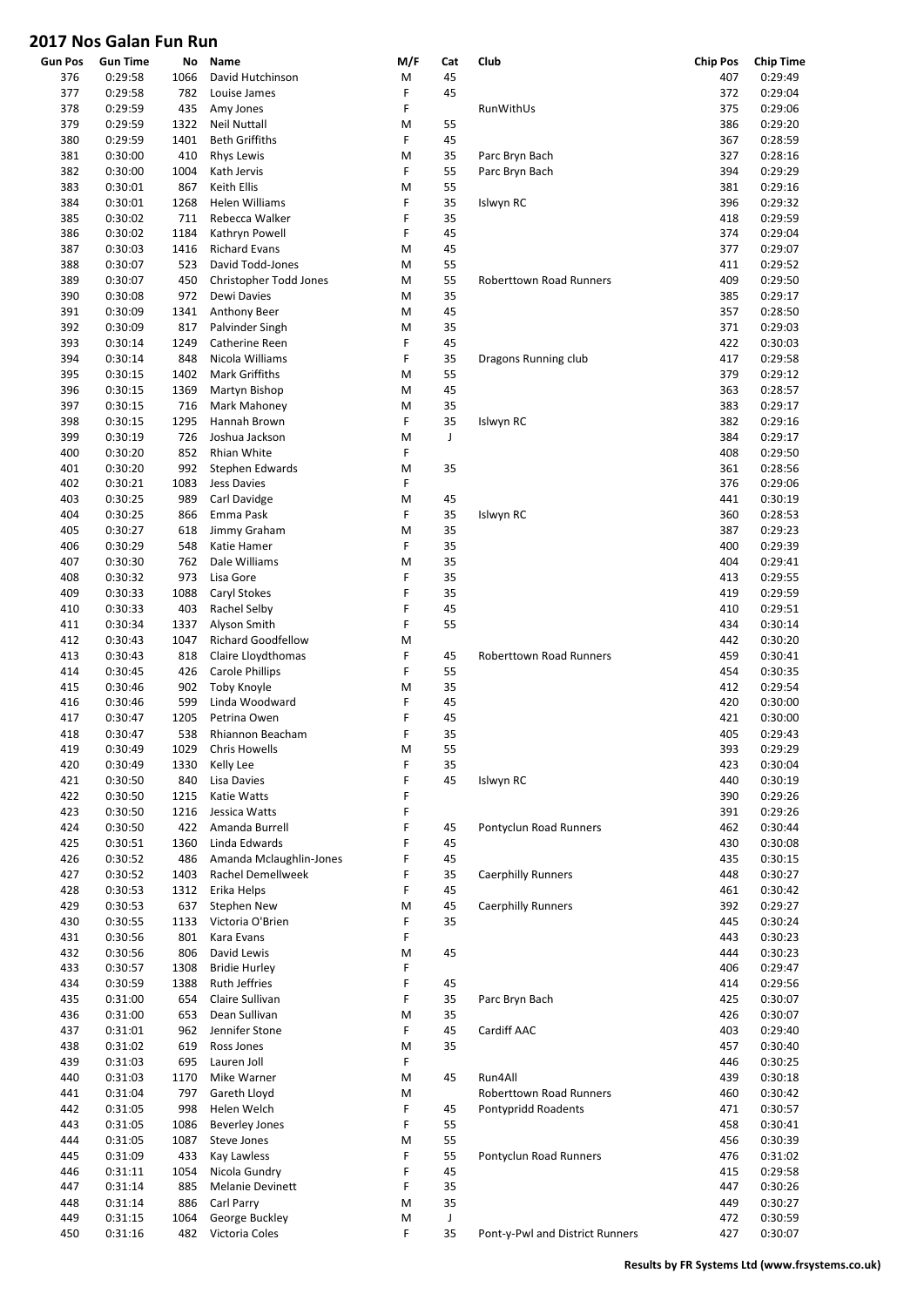| <b>Gun Pos</b> | <b>Gun Time</b> | No   | Name                    | M/F | Cat | Club                            | <b>Chip Pos</b> | <b>Chip Time</b> |
|----------------|-----------------|------|-------------------------|-----|-----|---------------------------------|-----------------|------------------|
| 451            | 0:31:16         | 1080 | Tania James Price       | F   | 45  | Pont-y-Pwl and District Runners | 428             | 0:30:08          |
| 452            | 0:31:16         | 455  | Marisa Benjamin         | F   |     | Pont-y-Pwl and District Runners | 432             | 0:30:12          |
| 453            | 0:31:17         | 803  | Mair Johnson            | F   |     | Pontypridd Roadents             | 437             | 0:30:17          |
| 454            | 0:31:19         | 590  | <b>Andy Davies</b>      | M   | 45  | Pontypridd Roadents             | 487             | 0:31:18          |
| 455            | 0:31:21         | 1339 | James Evans             | M   | 35  | Rhondda Valley Runners          | 416             | 0:29:58          |
| 456            | 0:31:21         | 1042 | <b>Stuart Jenkins</b>   | M   | 45  |                                 | 452             | 0:30:31          |
| 457            | 0:31:21         | 1374 | Andrew Laity            | M   | 35  |                                 | 451             | 0:30:31          |
| 458            | 0:31:24         | 738  | <b>Ashley Prosser</b>   | M   |     |                                 | 466             | 0:30:49          |
| 459            | 0:31:24         | 1447 | Dawn Daniel             | F   | 35  |                                 | 455             | 0:30:39          |
| 460            | 0:31:25         | 1218 | Jason Morrissey         | M   | 45  |                                 | 431             | 0:30:08          |
| 461            | 0:31:27         | 1424 | <b>Gareth Phillips</b>  | M   |     |                                 | 470             | 0:30:53          |
| 462            | 0:31:27         | 493  | Sophie Warne            | F   |     |                                 | 491             | 0:31:19          |
| 463            | 0:31:28         | 442  | <b>Dylan Thomas</b>     | M   |     |                                 | 433             | 0:30:12          |
| 464            | 0:31:28         | 488  | Matthew Walford         | M   |     |                                 | 488             | 0:31:18          |
| 465            | 0:31:28         | 776  | Jane Llewellyn          | F   | 55  |                                 | 453             | 0:30:32          |
| 466            | 0:31:29         | 630  | Graham Bingham          | M   | 45  | Pontypridd Roadents             | 424             | 0:30:05          |
|                |                 |      |                         | F   | 35  |                                 |                 |                  |
| 467            | 0:31:30         | 1385 | Claire James            |     |     |                                 | 475             | 0:31:01          |
| 468            | 0:31:30         | 1386 | Leigh James             | M   | 55  |                                 | 477             | 0:31:02          |
| 469            | 0:31:34         | 668  | Philip Scanlon          | M   | 55  |                                 | 429             | 0:30:08          |
| 470            | 0:31:36         | 754  | Sam Standerwick         | F   | 45  | Parc Bryn Bach                  | 479             | 0:31:05          |
| 471            | 0:31:40         | 898  | Katrina Gooch           | F   |     |                                 | 493             | 0:31:21          |
| 472            | 0:31:45         | 674  | Mike Brown              | M   | 45  |                                 | 438             | 0:30:17          |
| 473            | 0:31:47         | 1233 | lan Edwards             | M   | 55  |                                 | 490             | 0:31:19          |
| 474            | 0:31:48         | 413  | Matthew Gale            | M   | 35  |                                 | 468             | 0:30:51          |
| 475            | 0:31:48         | 472  | Lynette Baynham         | F   | 45  |                                 | 485             | 0:31:16          |
| 476            | 0:31:48         | 454  | Bennett McVeigh         | M   | 45  |                                 | 469             | 0:30:52          |
| 477            | 0:31:48         | 693  | Sarah Jane Key          | F   | 35  | <b>Caerphilly Runners</b>       | 450             | 0:30:29          |
| 478            | 0:31:49         | 854  | Delwyn Tyler            | M   | 35  | Parc Bryn Bach                  | 484             | 0:31:13          |
| 479            | 0:31:51         | 462  | Jonathan Davies         | M   |     |                                 | 436             | 0:30:16          |
| 480            | 0:32:01         | 466  | Gareth Piper            | M   | 45  |                                 | 504             | 0:31:41          |
| 481            | 0:32:01         | 641  | <b>Allison Dacruz</b>   | F   | 45  |                                 | 492             | 0:31:20          |
| 482            | 0:32:01         | 639  | <b>Vicky Stevens</b>    | F   | 35  |                                 | 495             | 0:31:22          |
| 483            | 0:32:01         | 636  | Lisa Storey             | F   | 45  | Islwyn RC                       | 513             | 0:31:50          |
| 484            | 0:32:02         | 440  | <b>Rhys Richards</b>    | M   |     |                                 | 503             | 0:31:40          |
| 485            | 0:32:03         | 1003 | Martin Green            | M   | 45  |                                 | 467             | 0:30:49          |
| 486            | 0:32:04         | 1368 | Andrea Bishop           | F   | 45  |                                 | 463             | 0:30:46          |
| 487            | 0:32:04         | 809  | Dean Thomas             | M   | 35  |                                 | 483             | 0:31:10          |
| 488            | 0:32:05         | 1313 | Joanne Harris           | F   | 35  |                                 | 480             | 0:31:06          |
| 489            | 0:32:13         | 1073 | Emma Bounds             | F   | 35  | <b>Refail Runners</b>           | 478             | 0:31:04          |
| 490            | 0:32:14         | 547  | Steve Ryan              | M   | 35  | <b>CDF Runners</b>              | 507             | 0:31:42          |
| 491            | 0:32:14         | 1217 | <b>Claire Morrissey</b> | F   | 45  |                                 | 473             | 0:30:59          |
| 492            | 0:32:15         | 943  | Andrew Weltch           | M   | 55  |                                 | 515             | 0:31:53          |
|                |                 |      |                         | F   | 35  |                                 | 523             |                  |
| 493            | 0:32:16         | 1413 | <b>Catrin Morris</b>    | F   |     |                                 |                 | 0:32:05          |
| 494            | 0:32:17         | 631  | Sian David              |     |     | <b>Almost Athletes</b>          | 518             | 0:31:53          |
| 495            | 0:32:17         | 1412 | Eifiona Williams        | F   | 35  |                                 | 526             | 0:32:06          |
| 496            | 0:32:20         | 1150 | Nicola Brain            | F   | 55  |                                 | 521             | 0:31:57          |
| 497            | 0:32:21         | 430  | Sarah Evans             | F   |     |                                 | 519             | 0:31:54          |
| 498            | 0:32:22         | 1264 | Kathryn Evans           | F   | 55  |                                 | 494             | 0:31:21          |
| 499            | 0:32:23         | 1241 | Susan Gibbs             | F   | 45  |                                 | 516             | 0:31:53          |
| 500            | 0:32:24         | 759  | Jonathan Ball           | M   | 35  |                                 | 465             | 0:30:49          |
| 501            | 0:32:24         | 758  | Andrea Jones            | F   |     |                                 | 464             | 0:30:49          |
| 502            | 0:32:28         | 1056 | Martyn Serpell          | M   | 35  |                                 | 496             | 0:31:23          |
| 503            | 0:32:28         | 1055 | Laura Serpell           | F   | 35  |                                 | 498             | 0:31:23          |
| 504            | 0:32:29         | 415  | Rhian Griffiths         | F   |     |                                 | 481             | 0:31:06          |
| 505            | 0:32:30         | 416  | Claire Lineham          | F   |     |                                 | 482             | 0:31:07          |
| 506            | 0:32:36         | 960  | Kay Bedford             | F   | 45  |                                 | 520             | 0:31:55          |
| 507            | 0:32:36         | 1274 | Julie Lewis John        | F   | 35  |                                 | 509             | 0:31:48          |
| 508            | 0:32:36         | 1319 | William Bateman         | M   |     |                                 | 474             | 0:31:00          |
| 509            | 0:32:40         | 1171 | <b>Bethan Davies</b>    | F   |     |                                 | 557             | 0:32:37          |
| 510            | 0:32:40         | 553  | Stephen Blake           | M   | 45  | Pegasus RC                      | 531             | 0:32:11          |
| 511            | 0:32:41         | 967  | <b>Huw Phillips</b>     | M   | 45  | Cardiff AAC                     | 497             | 0:31:23          |
| 512            | 0:32:41         | 586  | Dave Pearce             | M   | 45  |                                 | 502             | 0:31:36          |
| 513            | 0:32:42         | 1075 | Nicola Cadwallader      | F   |     | <b>Caerphilly Runners</b>       | 489             | 0:31:18          |
| 514            | 0:32:45         | 780  | Lisa Nicholls           | F   | 45  | <b>Lliswerry Runners</b>        | 500             | 0:31:33          |
| 515            | 0:32:49         | 810  | Clare Barrett           | F   | 35  | Islwyn RC                       | 510             | 0:31:49          |
|                |                 |      |                         | F   | 55  |                                 |                 |                  |
| 516            | 0:32:51         | 857  | Christine Beadsworth    |     |     |                                 | 567             | 0:32:47          |
| 517            | 0:32:51         | 1109 | Caroline Morgan         | F   | 45  |                                 | 499             | 0:31:26          |
| 518            | 0:32:54         | 739  | Abigail Jones           | F   |     |                                 | 555             | 0:32:34          |
| 519            | 0:32:54         | 740  | Wayne Jones             | M   | 55  |                                 | 554             | 0:32:33          |
| 520            | 0:32:54         | 689  | Alun Gray               | M   | 45  |                                 | 486             | 0:31:16          |
| 521            | 0:32:55         | 1193 | Michelle Noble          | F   | 45  |                                 | 522             | 0:32:02          |
| 522            | 0:32:56         | 805  | Louise Jenkins          | F   | 35  |                                 | 542             | 0:32:23          |
| 523            | 0:33:00         | 718  | Helen Cox               | F   | 45  |                                 | 505             | 0:31:41          |
| 524            | 0:33:04         | 911  | Melanie James           | F   | 35  | Rhondda Valley Runners          | 501             | 0:31:34          |
| 525            | 0:33:04         | 526  | Nathan Harper           | M   |     | Parc Bryn Bach                  | 525             | 0:32:05          |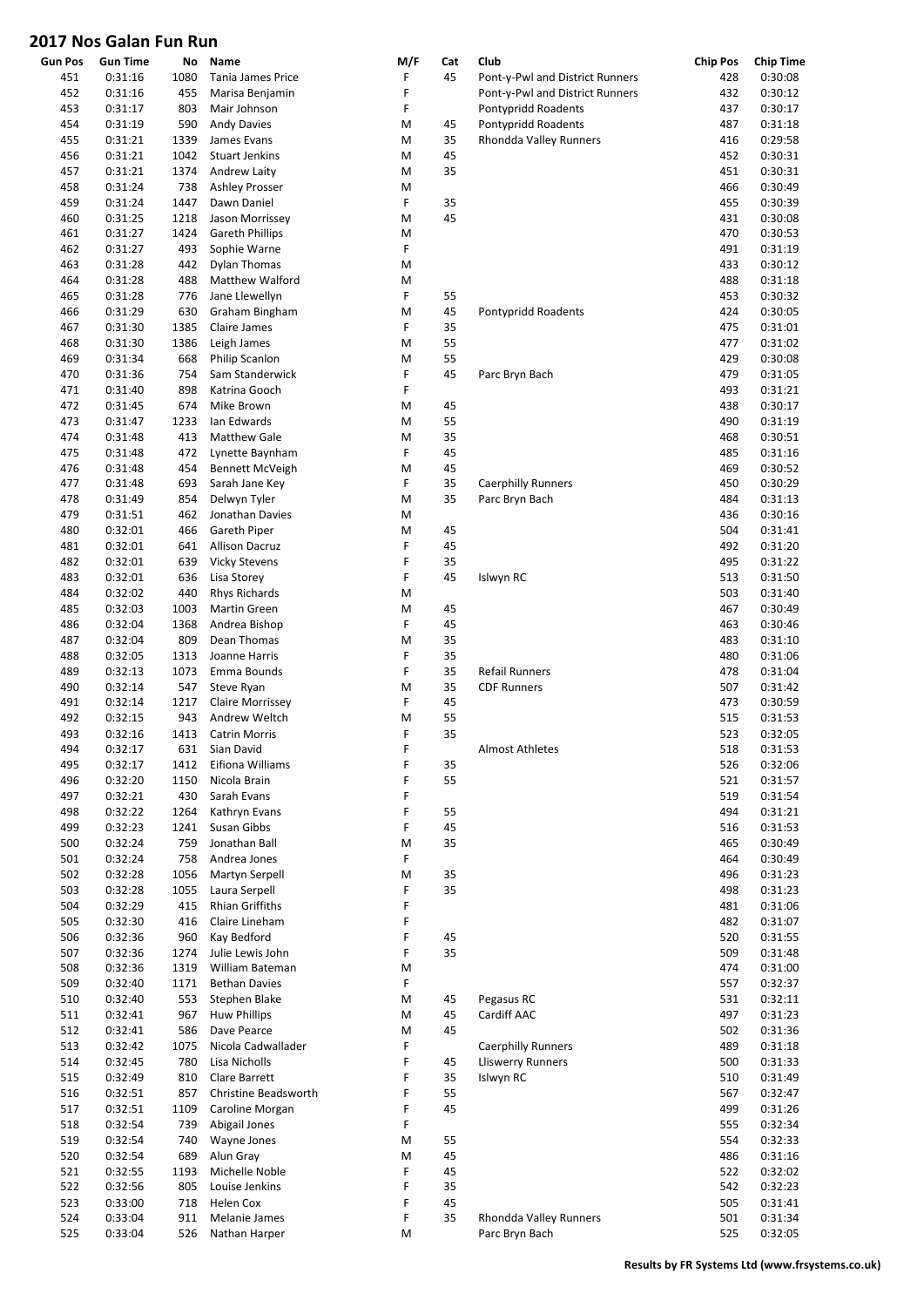| Gun Pos | <b>Gun Time</b> | No   | Name                      | M/F | Cat         | Club                            | <b>Chip Pos</b> | <b>Chip Time</b> |
|---------|-----------------|------|---------------------------|-----|-------------|---------------------------------|-----------------|------------------|
| 526     | 0:33:05         | 1243 | Nichola Evans             | F   | 45          | Rhondda Valley Runners          | 528             | 0:32:09          |
| 527     | 0:33:05         | 465  | Dawn Thomas-Thomas        | F   | 45          |                                 | 512             | 0:31:50          |
| 528     | 0:33:07         | 1297 | Mike King                 | M   | 55          | Nailsea Running Club            | 537             | 0:32:16          |
| 529     | 0:33:08         | 984  | <b>Hilary Wright</b>      | F   | 55          | Pontyclun Road Runners          | 538             | 0:32:17          |
| 530     | 0:33:08         | 1417 | <b>Kelly Preece</b>       | F   | 35          |                                 | 539             | 0:32:17          |
| 531     | 0:33:08         | 1001 | Trish Tazzini-Lloyd       | F   | 45          |                                 | 568             | 0:32:47          |
|         |                 |      |                           |     |             |                                 |                 |                  |
| 532     | 0:33:09         | 607  | Rhianne Williams          | F   | 35          | Islwyn RC                       | 580             | 0:32:58          |
| 533     | 0:33:10         | 1057 | <b>Tracey Newman</b>      | F   | 45          | Les Croupiers                   | 565             | 0:32:46          |
| 534     | 0:33:11         | 703  | Rachel McDonald           | F   | 35          |                                 | 543             | 0:32:23          |
| 535     | 0:33:12         | 1455 | Christopher Dunn          | M   | 35          |                                 | 541             | 0:32:17          |
| 536     | 0:33:16         | 757  | Megan Bunney              | F   |             | Aberdare Valley AAC             | 535             | 0:32:15          |
| 537     | 0:33:16         | 499  | Alison Jarvis             | F   | 35          |                                 | 508             | 0:31:43          |
| 538     | 0:33:17         | 925  | <b>Rhys Lewis</b>         | M   |             |                                 | 511             | 0:31:49          |
| 539     | 0:33:18         | 471  | Donna Scrivens            | F   | 45          |                                 | 566             | 0:32:46          |
|         |                 | 558  | Siobhan Barras            | F   | 35          |                                 | 551             |                  |
| 540     | 0:33:18         |      |                           |     |             |                                 |                 | 0:32:31          |
| 541     | 0:33:19         | 675  | <b>Caroline Matthews</b>  | F   | 45          | Parc Bryn Bach                  | 506             | 0:31:42          |
| 542     | 0:33:19         | 571  | <b>Cheryl Vines</b>       | F   | 35          |                                 | 530             | 0:32:10          |
| 543     | 0:33:20         | 401  | Nia Lloyd                 | F   | 35          | <b>Maindy Harriers</b>          | 577             | 0:32:54          |
| 544     | 0:33:21         | 772  | Debra Davies              | F   | 35          | The Dragons                     | 556             | 0:32:36          |
| 545     | 0:33:23         | 813  | Ruth Hazell               | F   | 35          | <b>Caerphilly Runners</b>       | 593             | 0:33:14          |
| 546     | 0:33:24         | 975  | Sue Williams              | F   | 45          | Dragons Running club            | 560             | 0:32:41          |
| 547     | 0:33:24         | 912  | Michael Markey            | M   | 45          | Rhondda Valley Runners          | 517             | 0:31:53          |
| 548     | 0:33:26         | 481  | Robert Green              | M   | 55          |                                 | 553             | 0:32:33          |
|         |                 |      |                           |     |             |                                 |                 |                  |
| 549     | 0:33:27         | 1199 | <b>Christopher Davies</b> | M   | 35          |                                 | 571             | 0:32:49          |
| 550     | 0:33:27         | 1198 | Marie Davies              | F   | 35          |                                 | 570             | 0:32:48          |
| 551     | 0:33:28         | 964  | Elizabeth Balde           | F   | 45          |                                 | 532             | 0:32:15          |
| 552     | 0:33:28         | 1316 | Danielle Francombe        | F   |             |                                 | 514             | 0:31:52          |
| 553     | 0:33:29         | 853  | Kiley Tyler               | F   |             | Parc Bryn Bach                  | 576             | 0:32:53          |
| 554     | 0:33:29         | 1209 | Helen Dawson              | F   | 35          | <b>CDF Runners</b>              | 529             | 0:32:10          |
| 555     | 0:33:30         | 1192 | Nathan Wise               | M   |             |                                 | 575             | 0:32:50          |
| 556     | 0:33:30         | 1191 | Ann Wise                  | F   | 55          |                                 | 574             | 0:32:50          |
|         |                 |      |                           |     |             |                                 |                 |                  |
| 557     | 0:33:31         | 980  | Roger Jones               | M   | 55          |                                 | 540             | 0:32:17          |
| 558     | 0:33:33         | 1202 | John Dixon                | M   | 45          |                                 | 524             | 0:32:05          |
| 559     | 0:33:33         | 1449 | Kate Owen                 | F   | 45          |                                 | 572             | 0:32:49          |
| 560     | 0:33:34         | 986  | Julie Smith               | F   | 45          | Merthyr Running Club            | 533             | 0:32:15          |
| 561     | 0:33:34         | 864  | David Lewis               | M   | 55          |                                 | 527             | 0:32:06          |
| 562     | 0:33:35         | 985  | <b>Molly Smith</b>        | F   | $\mathsf J$ | Merthyr Running Club            | 534             | 0:32:15          |
| 563     | 0:33:38         | 1158 | Anna Gambarini            | F   | 45          |                                 | 536             | 0:32:16          |
| 564     | 0:33:39         | 1329 | John Cooper               | M   | 55          | Aberdare Valley AAC             | 604             | 0:33:29          |
| 565     | 0:33:42         | 731  | Rebecca Andrews-Walker    | F   |             |                                 | 559             | 0:32:41          |
|         |                 |      |                           |     |             |                                 |                 |                  |
| 566     | 0:33:42         | 473  | Zoe Howells               | F   |             |                                 | 589             | 0:33:10          |
| 567     | 0:33:42         | 563  | Sharon Johns              | F   | 45          | <b>Caerphilly Runners</b>       | 563             | 0:32:44          |
| 568     | 0:33:44         | 841  | Andy Morton               | M   | 55          |                                 | 562             | 0:32:42          |
| 569     | 0:33:48         | 725  | Jessica Jackson           | F   | 35          |                                 | 569             | 0:32:48          |
| 570     | 0:33:48         | 715  | Jayne Palmer              | F   | 35          |                                 | 545             | 0:32:27          |
| 571     | 0:33:50         | 795  | Laura Willis              | F   |             |                                 | 561             | 0:32:42          |
| 572     | 0:33:52         | 634  | Shawn Cullen              | M   | 35          | Ogmore Phoenix                  | 599             | 0:33:21          |
| 573     | 0:33:52         | 449  | Calvin Todd Jones         | M   | 35          |                                 | 617             | 0:33:49          |
| 574     | 0:33:52         | 596  | Jeffrey Baxter            | M   | 45          |                                 | 544             | 0:32:25          |
|         |                 |      |                           |     |             |                                 |                 |                  |
| 575     | 0:33:52         | 1239 | Debbie Panes              | F   | 45          | <b>Roberttown Road Runners</b>  | 605             | 0:33:30          |
| 576     | 0:33:53         | 1036 | Lindsay Ford              | F   | 35          | <b>Porthcawl Runners</b>        | 547             | 0:32:28          |
| 577     | 0:33:53         | 1037 | Tom Chapman               | M   | 35          |                                 | 548             | 0:32:28          |
| 578     | 0:33:54         | 1212 | Claire Tidey              | F   | 35          |                                 | 601             | 0:33:27          |
| 579     | 0:33:56         | 906  | <b>Elaine Hicks</b>       | F   | 55          | <b>Roberttown Road Runners</b>  | 591             | 0:33:12          |
| 580     | 0:33:56         | 988  | Rachel Davidge            | F   | 35          |                                 | 619             | 0:33:51          |
| 581     | 0:33:56         | 1122 | Samantha Parsons          | F   | 45          | Roberttown Road Runners         | 578             | 0:32:55          |
| 582     | 0:33:56         | 1010 | Max Bergmanski            | M   | 55          | <b>Caerphilly Runners</b>       | 552             | 0:32:33          |
|         |                 |      |                           |     |             |                                 |                 |                  |
| 583     | 0:33:57         | 447  | Marco Griffiths           | M   |             |                                 | 614             | 0:33:43          |
| 584     | 0:34:00         | 1265 | Gary Welsh                | M   | 45          |                                 | 610             | 0:33:37          |
| 585     | 0:34:00         | 1473 | Deborah Satchell          | F   | 45          | Pont-y-Pwl and District Runners | 546             | 0:32:28          |
| 586     | 0:34:03         | 890  | Lisa Pickering            | F   | 45          | <b>BeaFit</b>                   | 549             | 0:32:29          |
| 587     | 0:34:03         | 1132 | Amanda Portlock-White     | F   | 45          | <b>BeaFit</b>                   | 550             | 0:32:30          |
| 588     | 0:34:05         | 1203 | Chris Bovington           | F   | 45          | <b>Caerphilly Runners</b>       | 586             | 0:33:07          |
| 589     | 0:34:12         | 1159 | <b>Rob Coles</b>          | M   | 55          |                                 | 573             | 0:32:50          |
| 590     | 0:34:14         | 1077 | Paul Thomas               | M   | 35          | Islwyn RC                       | 582             | 0:33:03          |
|         |                 |      |                           |     |             |                                 |                 |                  |
| 591     | 0:34:14         | 1290 | lan Robertson             | M   | 55          |                                 | 564             | 0:32:44          |
| 592     | 0:34:14         | 1210 | Julie Evans               | F   | 35          |                                 | 600             | 0:33:21          |
| 593     | 0:34:17         | 688  | Sue Gray                  | F   | 45          | Parc Bryn Bach                  | 558             | 0:32:39          |
| 594     | 0:34:19         | 1068 | Adam Griffiths            | M   |             |                                 | 587             | 0:33:08          |
| 595     | 0:34:21         | 1400 | James Griffiths           | M   |             |                                 | 633             | 0:34:09          |
| 596     | 0:34:21         | 1019 | Claire Rawle              | F   | 35          | The Dragons Running club        | 607             | 0:33:32          |
| 597     | 0:34:22         | 570  | Joanne Peters             | F   |             |                                 | 596             | 0:33:17          |
| 598     | 0:34:23         | 687  | Matthew Jones             | M   |             |                                 | 598             | 0:33:20          |
|         |                 |      |                           |     |             |                                 |                 |                  |
| 599     | 0:34:25         | 598  | Hayley Yendle             | F   | 45          |                                 | 588             | 0:33:09          |
| 600     | 0:34:27         | 779  | Paul Warren               | M   | 45          |                                 | 583             | 0:33:04          |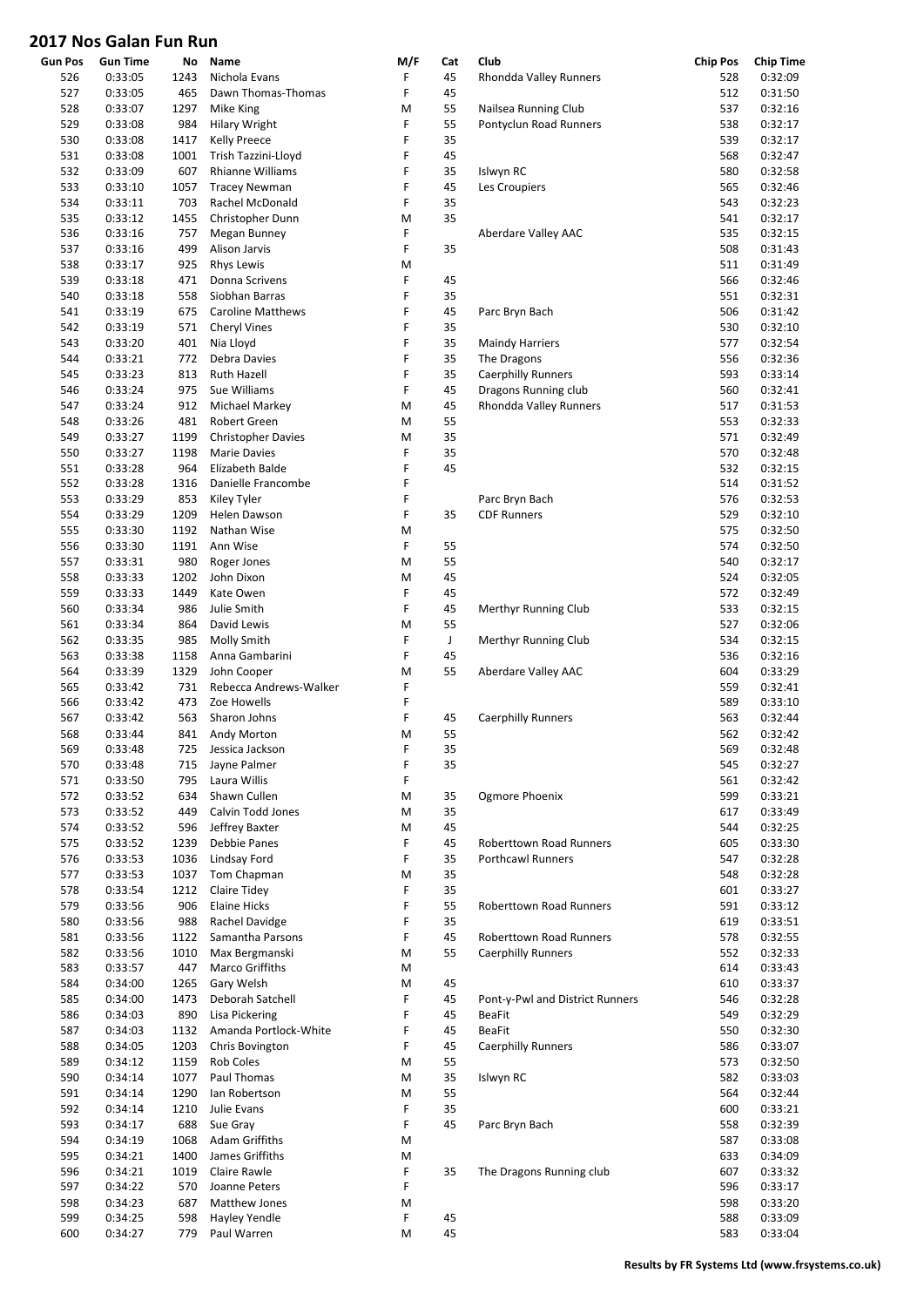| <b>Gun Pos</b> | <b>Gun Time</b> | No   | Name                       | M/F | Cat | Club                         | <b>Chip Pos</b> | <b>Chip Time</b> |
|----------------|-----------------|------|----------------------------|-----|-----|------------------------------|-----------------|------------------|
| 601            | 0:34:27         | 778  | Kathryn Warren             | F   | 35  |                              | 584             | 0:33:04          |
| 602            | 0:34:27         | 977  | Steven Jenkins             | M   |     |                              | 585             | 0:33:05          |
| 603            | 0:34:27         | 545  | Lydia Cawsey               | F   |     | First Strides Parc Bryn Bach | 579             | 0:32:57          |
| 604            | 0:34:29         | 1436 | David Warrington           | M   | 45  |                              | 595             | 0:33:15          |
| 605            | 0:34:30         | 1246 | Sarah Walker               | F   | 35  |                              | 594             | 0:33:14          |
| 606            | 0:34:30         | 467  | Sian Jenkins               | F   |     |                              | 628             | 0:34:02          |
| 607            | 0:34:30         | 1261 | Matthew Witcombe           | M   |     |                              | 608             | 0:33:35          |
| 608            | 0:34:31         | 1260 | Verena Terry               | F   |     |                              | 609             | 0:33:36          |
| 609            | 0:34:33         | 532  | Joanna Davies              | F   | 35  | Rhondda Valley Runners       | 581             | 0:33:00          |
| 610            | 0:34:40         | 1379 | Sophie Hughes              | F   |     |                              | 611             | 0:33:38          |
| 611            | 0:34:41         | 610  | <b>Emily Smith</b>         | F   |     | Parc Bryn Bach               | 590             | 0:33:10          |
| 612            | 0:34:42         | 543  | Harry Jackson              | M   | J   |                              | 613             | 0:33:43          |
|                |                 |      |                            |     |     |                              |                 |                  |
| 613            | 0:34:44         | 611  | Marcus Smith               | M   | 45  | Parc Bryn Bach               | 592             | 0:33:13          |
| 614            | 0:34:45         | 1483 | Dhana Caple                | F   | 45  | <b>CDF Runners</b>           | 602             | 0:33:27          |
| 615            | 0:34:45         | 515  | Debbie Cumming             | F   | 45  | <b>CDF Runners</b>           | 603             | 0:33:28          |
| 616            | 0:34:48         | 1333 | Joanna Jones               | F   | 35  |                              | 629             | 0:34:04          |
| 617            | 0:34:49         | 516  | <b>Mike Davies</b>         | M   | 55  | <b>CDF Runners</b>           | 606             | 0:33:31          |
| 618            | 0:34:50         | 604  | Susan Kelly                | F   | 55  |                              | 597             | 0:33:19          |
| 619            | 0:34:51         | 549  | Stephen Hamer              | M   | 35  |                              | 626             | 0:34:01          |
| 620            | 0:34:55         | 658  | <b>Tracey Marsh</b>        | F   | 35  |                              | 612             | 0:33:41          |
| 621            | 0:34:55         | 1354 | Sian Moore                 | F   | 35  |                              | 640             | 0:34:25          |
| 622            | 0:35:00         | 816  | Sukhjinder Kaur            | F   | 35  |                              | 621             | 0:33:54          |
| 623            | 0:35:00         | 865  | <b>Mary Donnelly</b>       | F   | 55  |                              | 639             | 0:34:18          |
| 624            | 0:35:01         | 1370 | <b>Melanie Thomas</b>      | F   | 35  |                              | 638             | 0:34:17          |
| 625            | 0:35:03         | 1093 | Claire Lane                | F   | 45  | <b>Caerphilly Runners</b>    | 625             | 0:34:00          |
| 626            | 0:35:03         | 1292 | Joanne Norton              | F   | 35  | <b>Caerphilly Runners</b>    | 627             | 0:34:01          |
| 627            | 0:35:03         | 650  | Julie Stokes               | F   | 45  |                              | 618             | 0:33:50          |
|                |                 |      | Chris Paxon                | M   |     |                              | 622             |                  |
| 628            | 0:35:04         | 497  |                            |     |     |                              |                 | 0:33:55          |
| 629            | 0:35:04         | 1256 | Sam Murcutt                | F   |     |                              | 624             | 0:33:58          |
| 630            | 0:35:04         | 1257 | Craig Smith                | M   |     |                              | 623             | 0:33:58          |
| 631            | 0:35:05         | 581  | Debbie Perry               | F   | 35  |                              | 637             | 0:34:15          |
| 632            | 0:35:05         | 583  | <b>Christopher Perry</b>   | M   | 35  |                              | 635             | 0:34:13          |
| 633            | 0:35:08         | 633  | Julie Ransom               | F   | 35  | Ogmore Phoenix               | 644             | 0:34:37          |
| 634            | 0:35:11         | 708  | Ceri-Anne Fidler Jones     | F   |     |                              | 616             | 0:33:47          |
| 635            | 0:35:12         | 753  | Karen Dummett              | F   | 45  | Islwyn RC                    | 653             | 0:34:59          |
| 636            | 0:35:13         | 683  | David Edwards              | M   | 35  |                              | 643             | 0:34:36          |
| 637            | 0:35:16         | 520  | Rachel Thomas              | F   | 35  |                              | 645             | 0:34:39          |
| 638            | 0:35:17         | 576  | Amanda Thompson            | F   | 55  | Les Croupiers                | 646             | 0:34:47          |
| 639            | 0:35:17         | 414  | <b>Rachel Powell</b>       | F   |     | Aberdare Dragons             | 648             | 0:34:53          |
| 640            | 0:35:21         | 574  | Maricel Jenkins-Belohorska | F   |     | Parc Bryn Bach               | 615             | 0:33:44          |
| 641            | 0:35:25         | 800  | <b>Matthew Meader</b>      | M   |     |                              | 620             | 0:33:53          |
| 642            | 0:35:25         | 1415 | <b>Tracey Evans</b>        | F   | 45  |                              | 642             | 0:34:33          |
| 643            | 0:35:35         | 869  | <b>Neil Davies</b>         | M   | 45  |                              | 636             | 0:34:14          |
|                |                 |      |                            |     |     |                              |                 |                  |
| 644            | 0:35:39         | 1271 | Peter Singleton Lawley     | M   | 55  |                              | 632             | 0:34:08          |
| 645            | 0:35:39         | 1270 | Veronica Singleton Lawley  | F   | 55  |                              | 630             | 0:34:07          |
| 646            | 0:35:39         | 1269 | Samantha Thompson          | F   | 45  |                              | 631             | 0:34:07          |
| 647            | 0:35:41         | 949  | Keiran Lewis               | M   |     |                              | 663             | 0:35:07          |
| 648            | 0:35:42         | 756  | Tabitha Martinson          | F   | 35  |                              | 649             | 0:34:55          |
| 649            | 0:35:46         | 1375 | Darcie Price               | F   |     |                              | 658             | 0:35:03          |
| 650            | 0:35:50         | 1421 | <b>Brian Petherick</b>     | M   | 55  |                              | 634             | 0:34:09          |
| 651            | 0:35:53         | 875  | Michelle Gill              | F   | 45  |                              | 641             | 0:34:31          |
| 652            | 0:35:54         | 1286 | Jonathan Edwards           | M   | 55  | Cwm Ogwr Running Club        | 656             | 0:35:00          |
| 653            | 0:36:00         | 551  | Hannah Caveney             | F   |     |                              | 650             | 0:34:57          |
| 654            | 0:36:00         | 550  | Sandra Caveney             | F   | 45  | Les Croupiers                | 651             | 0:34:57          |
| 655            | 0:36:11         | 587  | Peter Jackson              | M   | 55  | Parc Bryn Bach               | 664             | 0:35:11          |
| 656            | 0:36:17         | 966  | Susan Smith                | F   | 35  |                              | 661             | 0:35:06          |
| 657            | 0:36:19         | 862  | Gina Goddard               | F   | 45  |                              | 647             | 0:34:49          |
| 658            | 0:36:22         | 1255 | Sian Robins                | F   |     |                              | 684             | 0:35:56          |
| 659            | 0:36:23         | 659  | Nia Thomas                 | F   | 35  |                              | 671             | 0:35:37          |
|                |                 |      |                            |     |     |                              |                 |                  |
| 660            | 0:36:24         | 452  | Andrew Cleary              | M   | 55  |                              | 678             | 0:35:45          |
| 661            | 0:36:24         | 484  | Emma Hughes                | F   | 35  | Dragons Running club         | 688             | 0:35:59          |
| 662            | 0:36:25         | 672  | Helen Griffiths            | F   | 45  | Ogmore Phoenix               | 685             | 0:35:58          |
| 663            | 0:36:25         | 1358 | Leah Boon                  | F   |     | Ogmore Phoenix               | 686             | 0:35:58          |
| 664            | 0:36:27         | 773  | <b>Stephanie George</b>    | F   | 35  |                              | 692             | 0:36:16          |
| 665            | 0:36:29         | 1448 | Joanne Glõttli             | F   | 35  |                              | 668             | 0:35:23          |
| 666            | 0:36:29         | 719  | Enya Lehane                | F   |     |                              | 657             | 0:35:01          |
| 667            | 0:36:29         | 1452 | Martin Glaettli            | M   | 35  |                              | 665             | 0:35:22          |
| 668            | 0:36:30         | 971  | <b>Ben Romais</b>          | M   |     |                              | 659             | 0:35:03          |
| 669            | 0:36:31         | 1156 | Susan Thomas               | F   | 55  | Porthcawl Runners            | 672             | 0:35:40          |
| 670            | 0:36:32         | 799  | Rachel Meader              | F   |     |                              | 655             | 0:35:00          |
| 671            | 0:36:32         | 456  | Laura-Jane Evans           | F   |     | <b>CSSC</b>                  | 654             | 0:34:59          |
| 672            | 0:36:33         | 457  | Russell Evans              | M   | 35  | <b>CSSC</b>                  | 652             | 0:34:59          |
| 673            | 0:36:37         | 1263 | Rachel Williams            | F   |     | Team Rees Orrange Army       | 669             | 0:35:25          |
| 674            | 0:36:38         | 495  | Sarah Boothby              | F   |     | Pontypridd Roadents          | 702             | 0:36:30          |
| 675            | 0:36:41         | 1094 | Laura McCarthy             | F   | 55  | Pontypridd Roadents          | 662             | 0:35:06          |
|                |                 |      |                            |     |     |                              |                 |                  |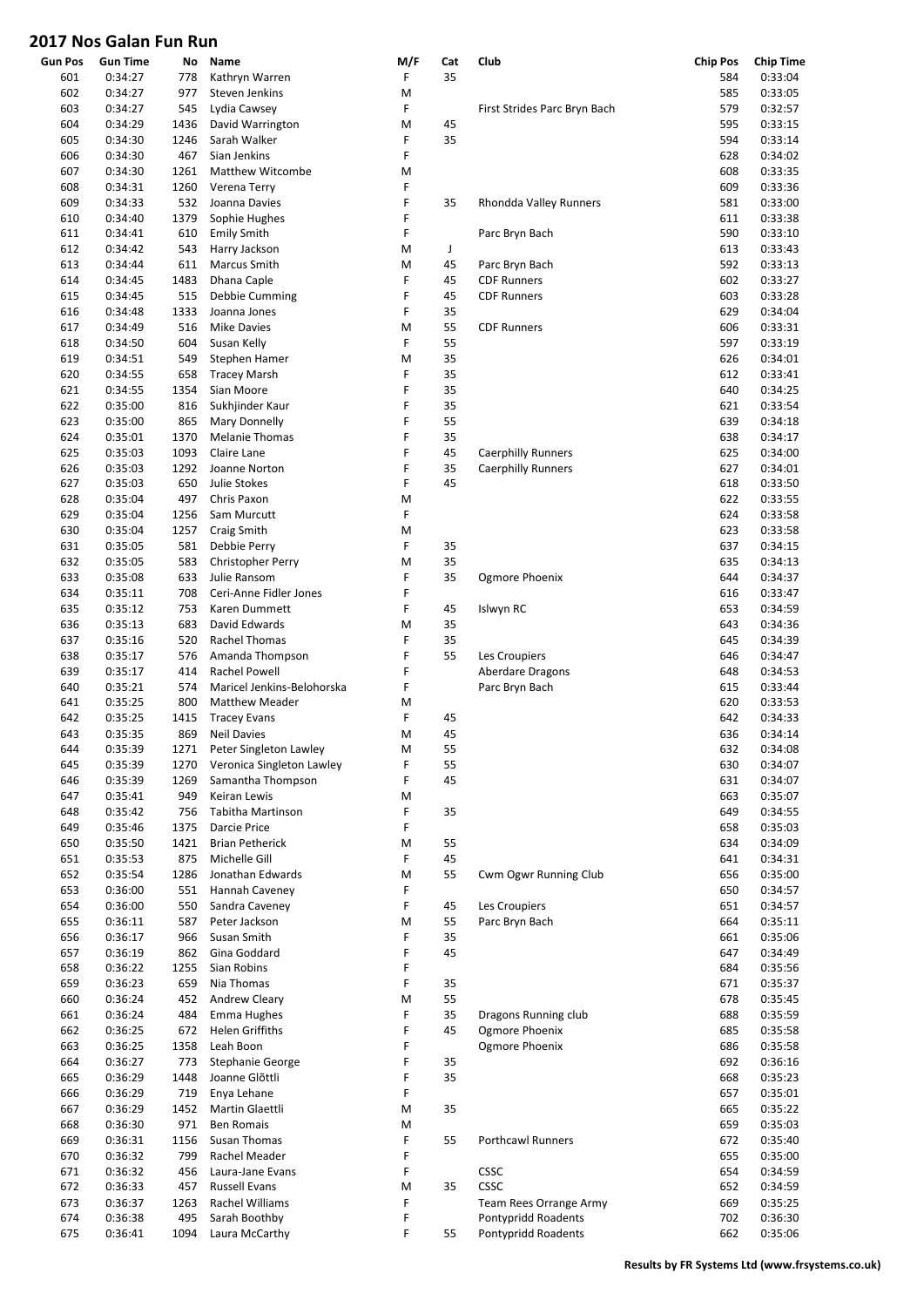| <b>Gun Pos</b> | <b>Gun Time</b> | No   | Name                       | M/F | Cat         | Club                         | <b>Chip Pos</b> | <b>Chip Time</b> |
|----------------|-----------------|------|----------------------------|-----|-------------|------------------------------|-----------------|------------------|
| 676            | 0:36:41         | 1095 | Adrian Bragger             | M   | 55          |                              | 660             | 0:35:05          |
| 677            | 0:36:42         | 1351 | <b>Esther Price</b>        | F   | 45          |                              | 687             | 0:35:58          |
| 678            | 0:36:43         | 958  | Jane Finch                 | F   | 45          | Caerphilly Cycling Club      | 667             | 0:35:23          |
| 679            | 0:36:44         | 1028 | Sara Jolly                 | F   | 45          |                              | 666             | 0:35:23          |
| 680            | 0:36:45         | 1038 | Ruth Goodfellow Jones      | F   | 45          | Dragons Running club         | 682             | 0:35:53          |
| 681            | 0:36:45         | 761  | Katrina Williams           | F   | 35          |                              | 683             | 0:35:53          |
| 682            | 0:36:46         | 680  | Andrea Hall                | F   | 35          | <b>Lliswerry Runners</b>     | 679             | 0:35:49          |
| 683            | 0:36:47         | 766  | Rebecca House Howe         | F   |             |                              | 701             | 0:36:27          |
| 684            | 0:36:48         | 1414 | Catherine James            | F   |             |                              | 673             | 0:35:40          |
| 685            | 0:36:54         | 1391 | <b>Gareth Hughes</b>       | M   |             |                              | 670             | 0:35:27          |
| 686            | 0:36:55         | 1014 | Lorna Bailey               | F   | 35          |                              | 676             | 0:35:44          |
| 687            | 0:36:55         | 1015 | Gareth Bailey              | M   |             |                              | 677             | 0:35:44          |
| 688            | 0:37:00         | 1472 | Jayne Owen                 | F   | 35          |                              | 716             | 0:36:52          |
| 689            | 0:37:00         | 697  | Catherine Roberts          | F   | 55          | <b>Caerphilly Runners</b>    | 709             | 0:36:46          |
| 690            | 0:37:00         | 670  | Angharad Jones             | F   | 35          | Caerphilly Runners           | 707             | 0:36:45          |
| 691            | 0:37:01         | 1062 | Gerda Tallon               | F   | 55          |                              | 674             | 0:35:41          |
|                |                 |      |                            |     |             |                              |                 |                  |
| 692            | 0:37:01         | 1296 | Lee Harding                | M   | 35          | White Rock Runners           | 675             | 0:35:42          |
| 693            | 0:37:05         | 592  | Nicola Richards            | F   | 35          | Islwyn RC                    | 680             | 0:35:52          |
| 694            | 0:37:09         | 1276 | Kate Cardwell              | F   | 45          | Islwyn RC                    | 717             | 0:36:58          |
| 695            | 0:37:13         | 934  | <b>Martine Roberts</b>     | F   | 35          | RunWithUs                    | 698             | 0:36:25          |
| 696            | 0:37:14         | 1119 | Victoria McCallum          | F   | 35          |                              | 689             | 0:36:02          |
| 697            | 0:37:14         | 793  | Cerian Arianrhod           | F   | 35          | <b>BeaFit</b>                | 681             | 0:35:53          |
| 698            | 0:37:17         | 1422 | <b>Shelley Parry</b>       | F   | 35          |                              | 696             | 0:36:21          |
| 699            | 0:37:17         | 1428 | <b>Shelley Parry</b>       | F   | 35          |                              | 695             | 0:36:21          |
| 700            | 0:37:19         | 935  | Mackenzie Roberts          | F   | $\mathsf J$ | RunWithUs                    | 704             | 0:36:32          |
| 701            | 0:37:19         | 936  | <b>Chanel Roberts</b>      | F   | J           | RunWithUs                    | 705             | 0:36:32          |
| 702            | 0:37:29         | 1102 | Deborah Jones              | F   | 45          |                              | 693             | 0:36:19          |
| 703            | 0:37:29         | 1103 | Matthew Jones              | M   | 45          |                              | 694             | 0:36:19          |
| 704            | 0:37:30         | 1007 | Elizabeth Mccaffrey        | F   |             |                              | 737             | 0:37:18          |
| 705            | 0:37:30         | 1144 | <b>Carys Crimmings</b>     | F   | 35          |                              | 735             | 0:37:10          |
| 706            | 0:37:31         | 1482 | <b>Gavin Crimmings</b>     | M   | 35          |                              | 734             | 0:37:09          |
| 707            | 0:37:31         | 1340 | Ashleigh Symon             | F   |             |                              | 710             | 0:36:48          |
|                |                 |      |                            | F   | 35          |                              |                 |                  |
| 708            | 0:37:37         | 1013 | Diane Llewellyn            |     |             |                              | 715             | 0:36:51          |
| 709            | 0:37:39         | 883  | <b>Nadine Romanick</b>     | F   | J           |                              | 712             | 0:36:51          |
| 710            | 0:37:40         | 605  | Michael Dobbs              | M   | 35          |                              | 714             | 0:36:51          |
| 711            | 0:37:41         | 1074 | Kelly Angharad Bevan       | F   | 35          | Rhondda Valley Runners       | 690             | 0:36:13          |
| 712            | 0:37:42         | 625  | Charlotte Jones            | F   |             |                              | 744             | 0:37:31          |
| 713            | 0:37:43         | 709  | <b>Martin Fidler Jones</b> | M   |             |                              | 691             | 0:36:15          |
| 714            | 0:37:43         | 1463 | <b>Thomas Tudor</b>        | M   |             |                              | 706             | 0:36:45          |
| 715            | 0:37:44         | 1462 | Sadye Baker                | F   |             |                              | 708             | 0:36:45          |
| 716            | 0:37:44         | 1238 | Ceri Raffill               | F   | 35          |                              | 713             | 0:36:51          |
| 717            | 0:37:45         | 1232 | Jackie Lewis               | F   | 55          | Cwm Ogwr Running Club        | 711             | 0:36:51          |
| 718            | 0:37:50         | 1017 | Sarah Meah                 | F   | 45          | Les Croupiers                | 739             | 0:37:23          |
| 719            | 0:37:54         | 453  | Catherine McVeigh          | F   | 45          |                              | 718             | 0:36:59          |
| 720            | 0:37:56         | 1231 | Rhiannon Smith             | F   | 35          |                              | 703             | 0:36:31          |
| 721            | 0:38:13         | 437  | Alan Griffiths             | M   | 55          |                              | 697             | 0:36:25          |
| 722            | 0:38:14         | 651  | Owen Griffiths             | M   | 35          |                              | 700             | 0:36:27          |
| 723            | 0:38:14         | 1040 | Leanna Griffiths           | F   |             |                              | 747             | 0:37:33          |
| 724            | 0:38:14         | 1450 | Huw Griiffiths             | M   | 35          |                              | 699             | 0:36:25          |
| 725            | 0:38:14         | 744  | Megan Evans                | F   |             |                              | 748             | 0:37:33          |
| 726            | 0:38:16         | 953  | Sharron Bram               | F   | 45          |                              | 719             | 0:36:59          |
| 727            | 0:38:18         | 1059 | Nicola Williams            | F   | 55          | Dragons Running club         | 723             | 0:37:01          |
| 728            | 0:38:18         | 700  | Sarah White                | F   | 45          |                              | 725             | 0:37:02          |
| 729            | 0:38:19         | 701  | Ceri Williams              | M   | 55          |                              | 726             | 0:37:02          |
| 730            | 0:38:19         | 1060 | Neil Williams              | M   | 55          |                              | 721             | 0:37:01          |
| 731            | 0:38:20         | 1154 | Claire Allan               | F   | 35          |                              | 731             | 0:37:07          |
|                |                 |      |                            | F   |             |                              |                 |                  |
| 732            | 0:38:27         | 974  | Joanne Elleu               |     | 35          |                              | 736             | 0:37:10          |
| 733            | 0:38:29         | 764  | Louisa Jones               | F   | 35          |                              | 728             | 0:37:03          |
| 734            | 0:38:30         | 765  | Christopher Jones          | M   | 45          |                              | 730             | 0:37:04          |
| 735            | 0:38:32         | 836  | Cath Price                 | F   | 35          |                              | 729             | 0:37:03          |
| 736            | 0:38:32         | 835  | <b>Claire Briggs</b>       | F   | 35          |                              | 727             | 0:37:03          |
| 737            | 0:38:32         | 508  | Claire Tapper              | F   | 45          | Alfie's Angels Still Running | 738             | 0:37:23          |
| 738            | 0:38:33         | 690  | Jenni Nuttall              | F   | 35          |                              | 740             | 0:37:24          |
| 739            | 0:38:33         | 580  | Chloe Jenkins              | F   |             |                              | 743             | 0:37:29          |
| 740            | 0:38:34         | 579  | Nicola Jenkins             | F   | 35          |                              | 745             | 0:37:31          |
| 741            | 0:38:35         | 1446 | Toni Lacey                 | F   | 45          |                              | 751             | 0:37:46          |
| 742            | 0:38:35         | 1393 | Jeff Jacobs                | M   | 55          |                              | 749             | 0:37:37          |
| 743            | 0:38:35         | 542  | Karen Thomas               | F   | 45          | Parc Bryn Bach               | 732             | 0:37:07          |
| 744            | 0:38:36         | 1445 | Laura Lewis                | F   | 35          | Dragons Running club         | 720             | 0:36:59          |
| 745            | 0:38:37         | 1026 | Simon Ball                 | M   | 45          |                              | 722             | 0:37:01          |
| 746            | 0:38:37         | 880  | <b>Andrew Davies</b>       | M   | 45          |                              | 724             | 0:37:02          |
| 747            | 0:38:44         | 1317 | Elisabeth Bateman          | F   |             |                              | 733             | 0:37:08          |
| 748            | 0:38:46         | 460  | Ashley Truman              | M   |             |                              | 757             | 0:38:07          |
| 749            | 0:38:50         | 1018 | Rebecca Darwin             | F   | 45          |                              | 746             | 0:37:32          |
| 750            | 0:38:54         | 417  | Paula Morgan               | F   | 45          |                              | 760             | 0:38:18          |
|                |                 |      |                            |     |             |                              |                 |                  |